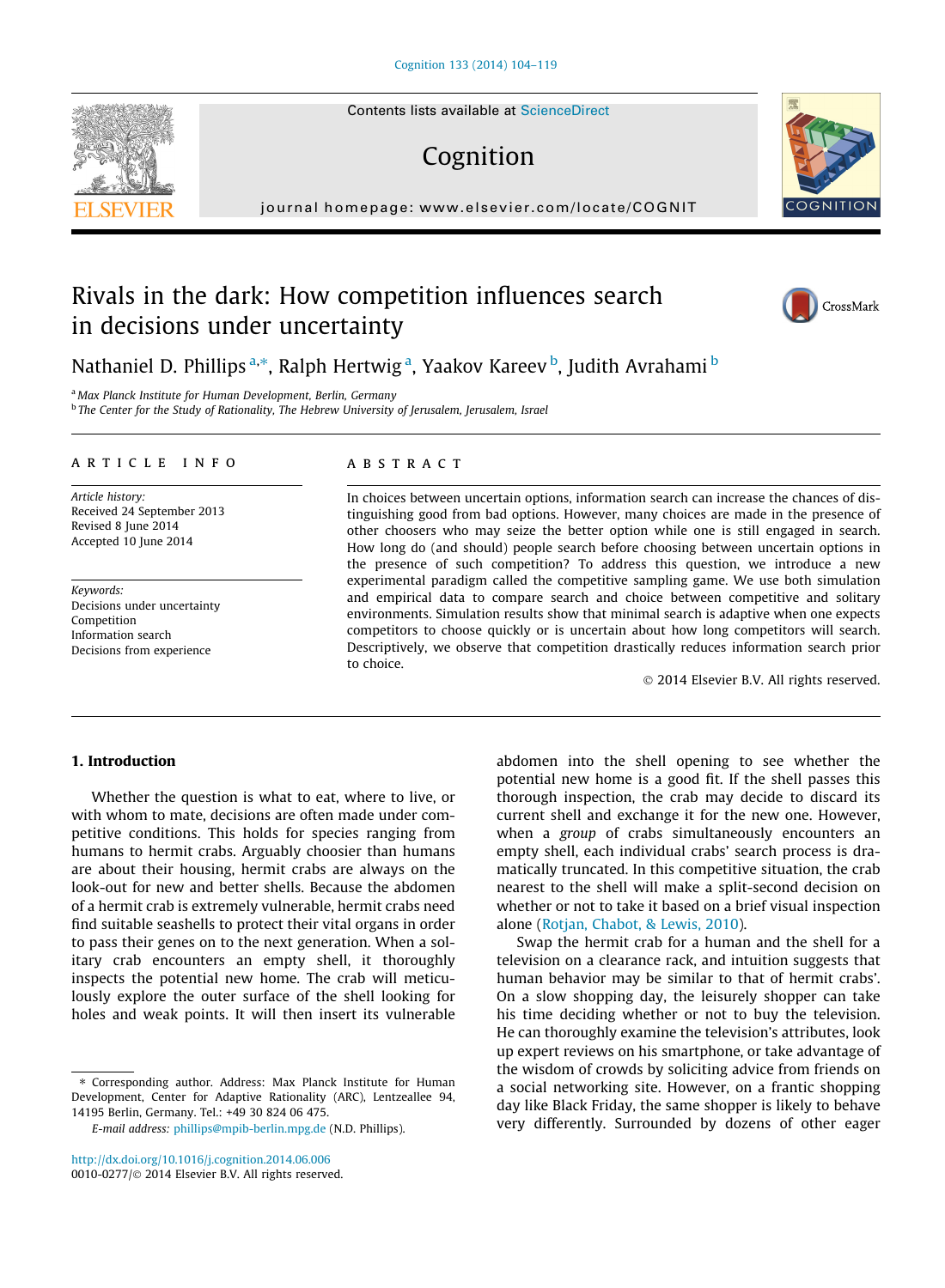shoppers, he might spend only a few moments looking at the television before deciding to grab it before someone else does. Why might competition reduce pre-decisional search so dramatically? What costs and benefits do organisms reap by reducing their search efforts in the presence of competition? What factors in choice options and the social environment affect good search rules? In this paper, we seek to provide initial answers to these questions using a new experimental paradigm that we call the competitive sampling game.

Organisms rarely have complete and certain information about options before making even the most consequential choices; instead, they must make choices in the darkness of uncertainty. To shed light on the available options, they must learn about those options' possible outcomes and their associated probabilities through an exploratory search process ([Real, 1991](#page-15-0)). Most people go on dates before proposing marriage, vacationers research and compare hotels before deciding where to stay, and hermit crabs inspect new shells before making a move. After a period of exploration, organisms exploit an option by making a long-term consequential choice. Exploration and exploitation represent two diametric goals associated with choice, namely, gathering information about options (exploration) versus consuming an option (exploitation) based on current information [\(Cohen, McClure, & Yu,](#page-15-0) [2007\)](#page-15-0). Although exploration provides organisms with more information, it can come at costs in the form of money, time, or lost opportunities. There is thus a tradeoff between exploration and exploitation: If you search too little, you might struggle to distinguish good from bad options. If you search too much, you may suffer from excessive search costs.

In solitary choice situations, the exploration–exploitation tradeoff has been extensively studied both theoretically [\(Brezzi & Lai, 2002; Gittins, 1979; Gittins, 1989](#page-14-0)) and empirically ([Gans, Knox, & Croson, 2007; Groß et al.,](#page-15-0) [2008\)](#page-15-0), mostly in ''multi-armed bandit'' problems in which individuals attempt to maximize their payoffs from multiple gambles with initially unknown reward distributions. However, previous research on the exploration– exploitation tradeoff has largely ignored a real-world search cost that dramatically changes how organisms behave: the impact of competition during search. Although search affords more information about available options, it also increases the risk that good option(s) will be taken by competitors.

In this article, we research how competition affects pre-decisional exploration from a descriptive as well as a normative perspective. The essence of what we study concerns supply and demand. In a solitary environment, the ''supply,'' that is, the number of options available to choose from, is stable. It cannot be affected by the actions of others. Hence, a solitary decision maker can engage in extensive exploration, allowing her to carefully separate good from bad options at leisure before making a consequential choice. In contrast, in a competitive environment, ''demand'' increases and the danger lurks that competitors will claim desirable options, leaving the thoroughly exploring decision maker with an inferior option set to choose from. With the increased tension between exploration and exploitation driven by competition, decision makers might be best advised to choose as soon as they detect an option that is likely to be good enough. But when does that moment come? Does search under competition indeed become as truncated as the crab's shell search and the shopper's television search suggest and, if so, how good or bad are the resulting choices? To address these questions, we take advantage of an experimental tool that has recently been used to study the process of search in a range of solitary choice situations ([Erev & Barron,](#page-15-0) [2005; Hertwig, Barron, Weber, & Erev, 2004; Weber,](#page-15-0) [Shafir, & Blais, 2004\)](#page-15-0): the sampling paradigm from research on decisions from experience [\(Hertwig & Erev,](#page-15-0) [2009\)](#page-15-0). In this paradigm, participants explore options with a priori unknown underlying probability distributions before deciding between them (exploration before exploitation). In the present research, we pit a solitary variant of this paradigm against a novel competitive variant that we call the competitive sampling game.

#### 1.1. Decisions from experience

In the sampling paradigm, a solitary player learns about (i.e. explores) options with a priori unknown payoff distributions that differ in value by sampling outcomes for as long as she wishes, without financial cost. When ready, she chooses (i.e. exploits) her preferred option on the basis of her sampling experience. This final choice then results in a real financial consequence, such as a random payment drawn from the option's payoff distribution. Since the information decision-makers gain through sampling reduces uncertainty about options and increases the likelihood of choosing good over bad options, a key measure in the sampling paradigm is how long people search for information before making a choice. Given that sampling has no cost other than time, one might expect solitary choosers to sample extensively, but previous research shows that protracted search is not the norm. Across studies, participants have generally been found to take between 11 and 19 draws, or about  $7 \pm 2$  samples per option before making a final choice between two gambles (for a review, see [Hertwig, in press](#page-15-0)). Researchers have proposed several reasons why people do not search extensively in solitary choice: small sample statistics can be quite accurate where differences are large enough to matter ([Johnson, Budescu,](#page-15-0) [& Wallsten, 2001](#page-15-0)), frugal search reduces choice difficulty [\(Hertwig & Pleskac, 2010\)](#page-15-0), short-term maximization goals prompt limited search [\(Wulff, Hills, & Hertwig,](#page-15-0) [2014\)](#page-15-0), short-term memory constrains information use, and opportunity costs mount as search continues [\(Hertwig, in press\)](#page-15-0).

#### 1.2. The Competitive Sampling Game (CSG)

In this paper we introduce a competitive variant of the sampling paradigm called the competitive sampling game. In the game, players choose between two options realized as urns on the computer screen. Each urn contains 100 virtual balls, with each ball bearing a number. The distribution of numbers in an urn dictates its value. Before making a final consequential choice, players have the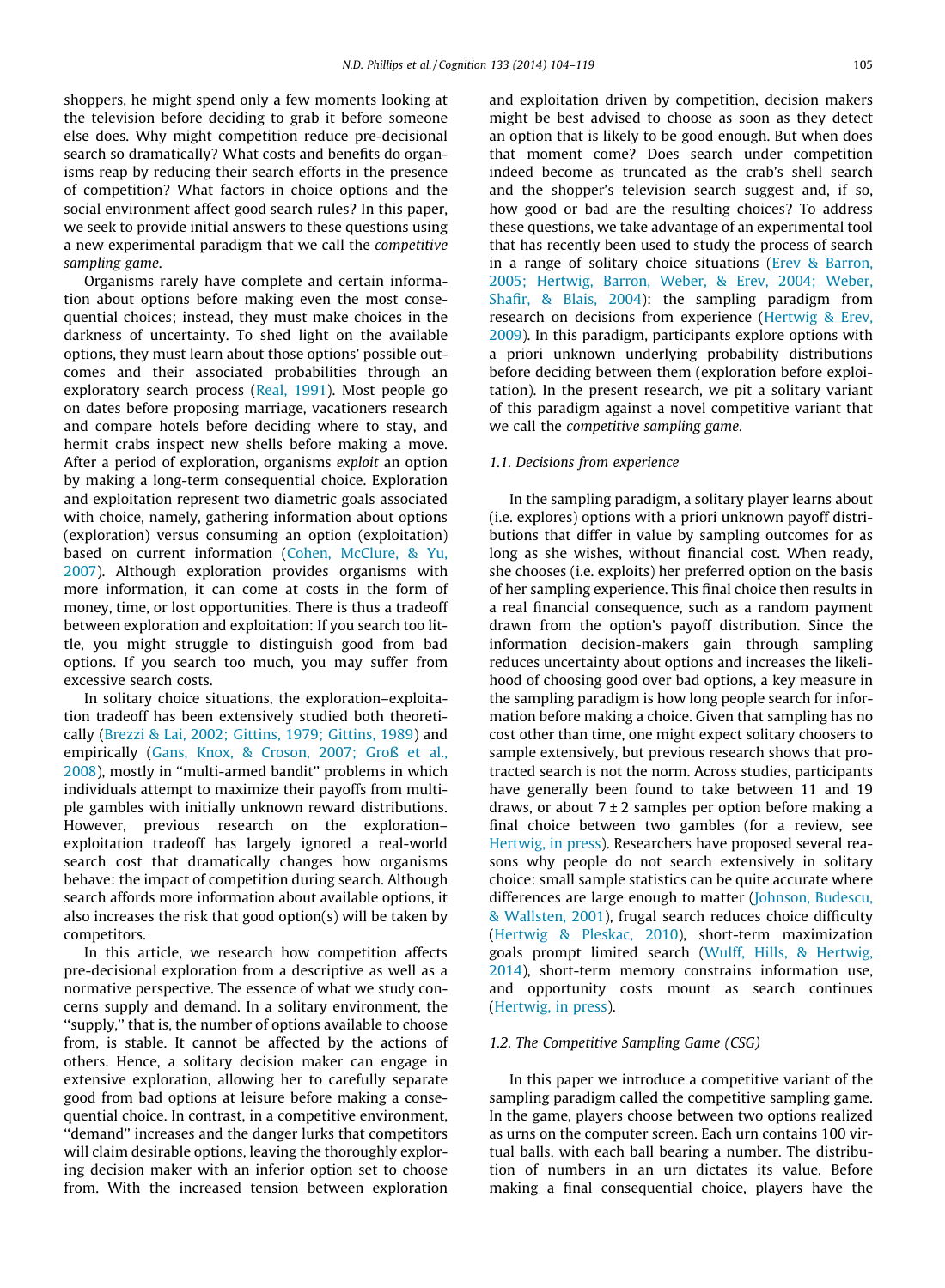opportunity to learn about the distribution of numbers in each urn by drawing random balls (with replacement), one at a time, from either urn as often as and in any order they wish at no financial cost. When a player decides to stop sampling and chooses an urn, she receives the expected value of the distribution of numbers in her chosen urn. In the solitary condition, players play alone, as in the sampling paradigm (see [Hertwig et al., 2004\)](#page-15-0). In the competition condition, they play in pairs. Each player samples independently but at the same rate, meaning that all players see the same number of samples. As long as both players wish to continue sampling, they both do so. As soon as one or more players decide to stop searching and choose an option, all sampling stops and the choosing phase begins. Players receive the option of their choice following the rule of first come, first served. If only one player, the ''chooser,'' decides to stop sampling and make a final choice, that player obtains her chosen option. This forces the other player, the ''receiver,'' to accept the remaining option. If both players simultaneously stop sampling then one of two outcomes can occur: If players want different options, each player gets the option of his or her choice. If both players want the same option, the options are randomly assigned to each player.

The competitive sampling game is akin to ''games of timing'' [\(Dutta & Rustichini, 1993\)](#page-15-0), in which two players independently decide when to stop a game and seize a reward while the reward either increases (preemption games) or decreases (war-of-attrition games) over time. An example of a preemption game is the ''grab-the-dollar'' game, in which two players have the option of either grabbing the money on a table or waiting for an additional period, during which the pot increases by one unit ([Park &](#page-15-0) [Smith, 2008\)](#page-15-0). The players' dilemma is that they want both to wait for a larger pot and to be the one claiming the money. The competitive sampling game has the nature of a preemptive race; here, the value of the options becomes clearer over time, but the first person to terminate sampling can decide which option to exploit. Nonetheless, it differs fundamentally from previous games of timing in that players face uncertainty not only about the other's behavior but also about what is at stake—that is, the distribution of each option's outcomes. In other words, the competitive sampling game is a competitive social game [\(Hertwig, Hoffrage, & the ABC Research Group, 2013](#page-15-0)), representing situations in which organisms need to trade off exploration of the quality of options for earlier exploitation in order to reduce the risk of the best option being snatched away by a competitor. In the following sections, we address the normative question of how much search is optimal in different variants of the competitive sampling game, and then describe the results of an experimental study.

## 2. How should accuracy and opportunity be traded off: a simulation study

How should decision makers adjust exploration efforts between solitary and competitive environments? To answer this question, we began by making the following assumptions about the choice ecology, sampling rules, decision rules, and social environment, respectively. Let us emphasize here that our conclusions regarding good sampling sizes in the game will be contingent on these assumptions. In the discussion, we turn to alternative, more elaborate assumptions and more complex environments.

## 2.1. Choice ecology

Each game presents players with two options with two-outcome payoff distributions. Each distribution has a positive and a negative outcome that occur with complementary probabilities. Positive  $(0^+)$  and negative  $(0^-)$ outcomes are drawn from uniform distributions ranging from 0 to  $+100$  and  $-100$  to 0, respectively. The probability of the positive outcome  $p(O<sup>+</sup>)$  is drawn from a uniform distribution with support [0, 1], while the probability of the negative outcome  $p(O^-)$  is set to  $1 - p(O^+)$ . We define the option in the pair with the higher expected value as the H option, and we define the performance of a strategy as its likelihood of obtaining the H option.<sup>1</sup> For our analyses, we generated 10,000 pairs of payoff distributions and averaged expected strategy performance across all pairs.

## 2.2. Sampling rules

All players use a "fixed-N" sampling rule, where N represents the player's planned sampling size. A player with a fixed planned sampling size N will elect to continue sampling until the  $N+1$  sampling round, at which point he will stop search and choose. Players distribute their samples equally,<sup>2</sup> between the two options except where N is odd, in which case the player will allocate one additional sample to a randomly chosen option. Strategies with small N values dictate little exploration prior to exploitation, while those with large N values mandate extensive exploration. We calculated expected performance for fixed-N strategies with planned sampling sizes ranging from 1 to 50.

# 2.3. Decision rules

Given a pair of players, the player with the smaller planned sampling size is the chooser in the game and gets to decide which option to take. The player with the larger planned sampling size is the receiver and automatically receives the remaining option that was not chosen by their competitor. Choosers choose the option that has the highest observed sample mean (i.e., highest mean reward). This rule has been proposed in the context of  $n$ -armed bandit

<sup>&</sup>lt;sup>1</sup> We discuss other reasonable performance measures in Section [5.](#page-9-0) For now, we note that for the two-gamble case, the probability of obtaining  $option H$  is similar, if not identical, to other performance measures such as the probability of outperforming one's competitor. Additionally, assuming that distributions are not heavily skewed, the probability of obtaining option  $H$  in most cases should be very similar to the average expected reward.

<sup>&</sup>lt;sup>2</sup> This assumption is made for simplicity. Although, on average, people draw roughly equal samples from both options in solitary decisions from experience (see [Hertwig et al., 2004](#page-15-0) [Fig. 1](#page-4-0)), there is also evidence that sampling effort is impacted by factors such as the variability of outcomes encountered during search [\(Lejarraga, Hertwig, & Gonzalez, 2012](#page-15-0)).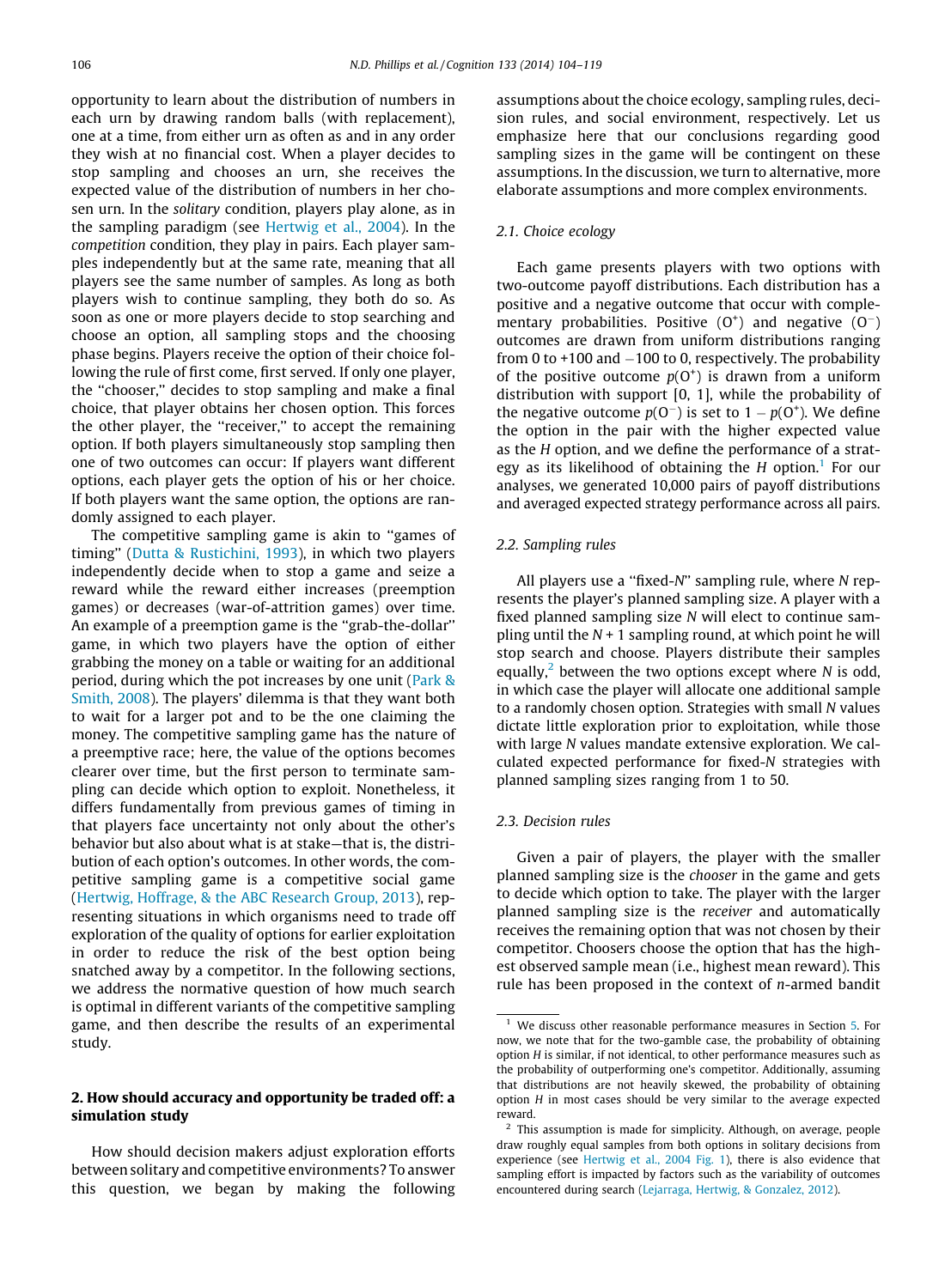problems as a computationally simple method for estimating the values of actions such as the play of one of a slot machine's levers, and for using the estimates to select an action ([Sutton & Barto, 1998\)](#page-15-0). Unlike in *n*-armed bandit problems, in the sampling paradigm as studied here, the outcomes in the sampling stage inform the players about the value of an option but do not yet represent actual rewards (that is, sampling is exogenous; [Denrell, 2007\)](#page-15-0).

In the case that players sample only once, and thus observe an outcome from one option only, they use the following decision rule: If the sample is positive, choose that option, if the sample is negative, choose the other option. This rule is in the spirit of the win-stay, lose-shift strategy that has been shown to be effective in repeated games environments (e.g., [Nowak & Sigmund, 1993](#page-15-0)). We refer to our variant of this strategy as the take-good-enough, otherwise-shift strategy. It specifies that a player will take an observed option if the sample was satisfying (any positive value in our simulation), otherwise he will reject the observed option and take the alternative, unobserved option.<sup>3</sup>

### 2.4. Social environments

The cost of sampling in competitive environments is likely to depend on the probability that a desirable option will be scooped up by a competitor. For this reason, we expect that the performance of sampling strategies will depend on the specific social environment an organism is in. To measure how competitors' decision speed affects the performance of different levels of search, we simulated choice performance in four different social environments. Mathematically, we defined social environments in terms of the probability distribution of opponents' sampling sizes. We generated four social environments: a slow environment in which competitors tend to have large sampling sizes and thus require extensive information before making a decision; a fast environment in which competitors tend to have small sampling sizes and are primarily motivated to not let good options slip away; an uncertain environment where competitors vary equally between small, medium, and large sampling sizes; and an as-if solitary environment that consisted of searchers taken from the original [Hertwig et al. \(2004\)](#page-15-0) study on solitary decisions from experience. This environment is called as-if solitary because competitors behave as if they are in a solitary environment. To the extent that competition will likely reduce search, the as-if solitary environment represents one possible distributional upper bound on how long individuals will search under competition.

#### 2.5. Simulation results

We show mean performance results across 10,000 randomly generated pairs of payoff distributions drawn from the aforementioned choice ecology (see [Appendix A](#page-13-0) for details). Again, the benchmark used to assess the performance of a sampling rule is the probability that an agent obtains the option with the higher expected value in a gamble pair (the H option). We present the simulation results in three sections. First, we contrast expected outcomes for agents who are choosers versus agents who are receivers in a game as a function of the number of sampling rounds in that game. Second, we demonstrate an imbalance in the costs of oversampling versus undersampling. Finally, taking into account this imbalance in costs, we derive the best search length for each social environment.

To what extent does being the chooser (i.e., the one whose planned sampling size is smallest) increase the likelihood of obtaining the H option? Is it always good to be the chooser in a game or is it sometimes better to be the receiver and allow a competitor to choose? To answer this question, we calculated the probability that an agent obtains the H option given that he ends the game as the chooser across sampling rounds  $1-50<sup>4</sup>$  In other words, assuming the game lasts for  $x$  sampling rounds, what is the probability that an agent obtains the H option if he or she is the chooser in the game? [Fig. 1](#page-4-0) shows the expected outcomes for choosers compared to receivers across rounds 1–50. Recall that, as our implementation of the competitive sampling game requires that the receiver take the option not chosen, the probability that the receiver obtains the H option is simply the complement of the probability that the chooser chose it.

We draw two main conclusions from the data presented in [Fig. 1.](#page-4-0) First, across all sampling rounds, choosers are always expected to obtain the H option with probability greater than .50. Because receivers receive the H option with the compliment of the chooser's probability, receivers always obtain the H option with a probability less than .50. No matter how few samples one takes, the expected outcome of being a chooser is always better than the expected outcome of being a receiver. Second, the probability that a chooser obtains the H option increases monotonically with additional sampling rounds, but with marginally decreasing gains. In other words, the gain in information a chooser gets from an additional sample in early sampling rounds is larger than the gain in later sampling rounds. From these two findings, it follows that it is always better to have more sampling rounds as long as one ends the game as the chooser. In [Fig. 1,](#page-4-0) this means that an agent should try to get as far to the right on the choosing line as possible without being ''scooped'' and dropping down to the increasingly negative receiving line.

These findings also allow us to construct an optimal sampling rule for an omnipotent player who knows how long her competitor plans to sample. If the omnipotent player knows that his competitor has a fixed and known planned sampling size of  $n_c$ , then his best sampling size is  $n_c - 1$  (or 1 when  $n_c = 1$ ). Of course, most people are <sup>3</sup> Importantly, this rule assumes no uncertainty aversion ([Ellsberg, 1961](#page-15-0)), **not omnipotent and do not have perfect knowledge of their** 

in that players do not hesitate to take a completely unobserved option when an observed option is found to contain negative outcomes. In the empirical study, we test this assumption (and find evidence against it). However, for the purposes of simplicity we maintain the assumption in determining good sampling sizes in the simulation.

<sup>4</sup> [Hertwig and Pleskac \(2010\)](#page-15-0) conducted a very similar simulation that paralleled ours (in the case where a player is always the chooser). Our results are virtually identical.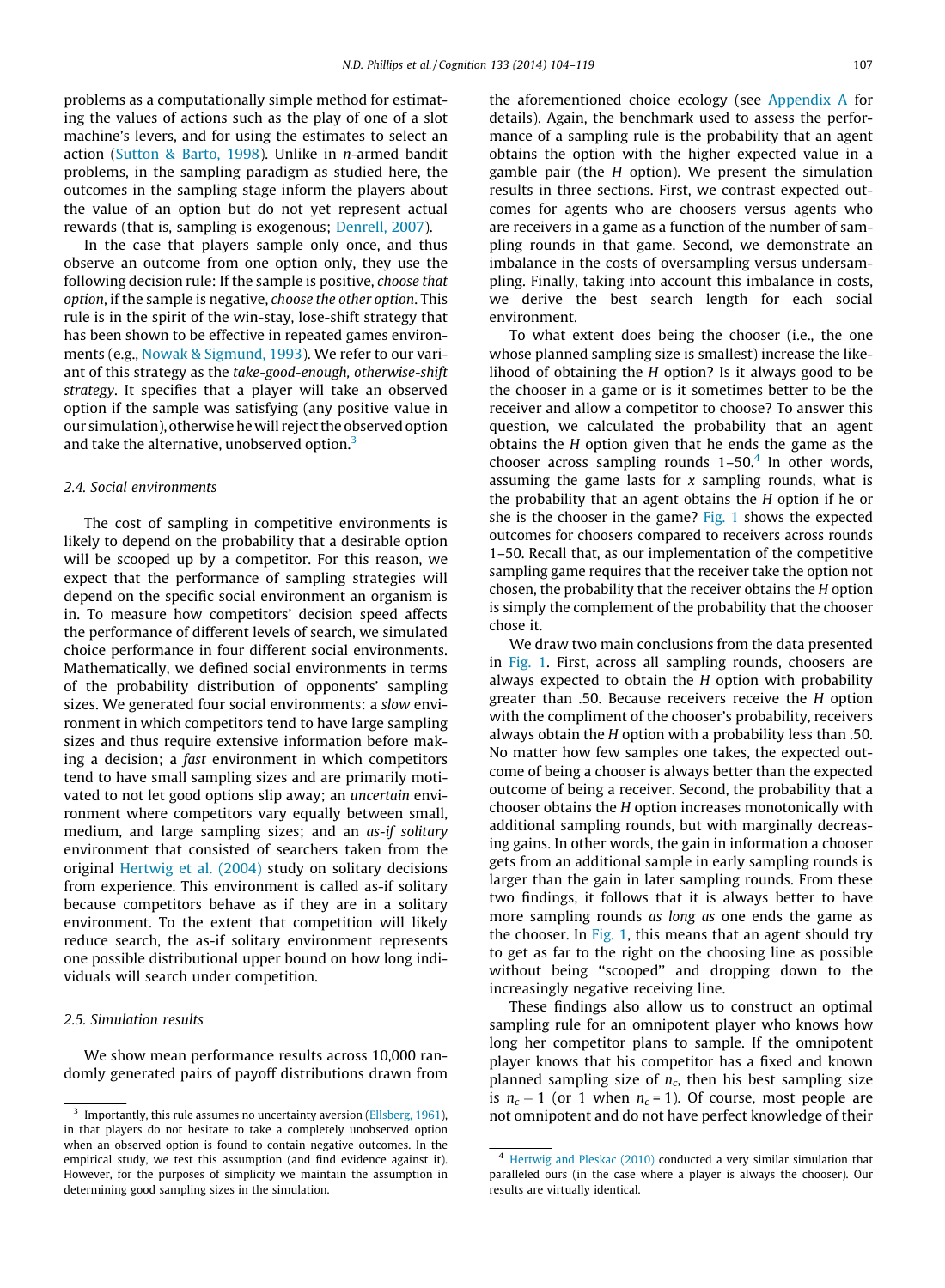<span id="page-4-0"></span>opponent's planned sampling size. Instead, we suspect that people will base their sampling decisions on their expectations of their competitors' behavior, where expectations are defined as a probability distribution over sampling sizes. In other words, players could ask themselves: ''How likely is my competitor going to stop search on each sampling round? Once a player has these expectations, she then needs to take into account the costs of over- versus undersampling. If the costs of undersampling (deciding too quickly) are larger than the costs of oversampling (deciding too slowly), then a player should err on the side of sampling too much relative to her expectations of her opponent. On the other hand, if the costs of undersampling are smaller than the costs of oversampling, then the player should shorten her search relative to her expectations of her opponent.

To determine the relative costs of over- versus undersampling in the competitive sampling game, we calculated the expected choice performance of an agent given all combinations of planned sampling sizes from 1 to 10 that an agent and his or her competitor might implement. These data are presented in Fig. 2, where the x-axis represents an agent's planned sampling size and the y-axis represents a competitor's planned sampling size.

Consistent with our previous conclusion, Fig. 2 shows that for any competitor's planned sampling size  $n_c$ , an agent's best planned sampling size,  $n_a$ , equals  $n_c - 1$  (or 1 when  $n_c = 1$ ). For example, if a competitor's planned sampling size is 8, the best planned sampling size for the agent is 7, with an 83% chance of obtaining option H. However, consider the cost of over- versus undersampling against this competitor. If the agent undersamples by 2, with a planned sampling size of 5, he will still be the chooser in the game and have an 80% chance of obtaining option H—a drop of only 3 percentage points relative to the best possible outcome. If, on the other hand, the agent oversamples by 2, with a planned sampling size of 9, he will be the receiver in the game and will have only a 16% chance of obtaining option H—a plunge of 67 percentage points.



Fig. 1. Mean probability that an agent obtains the  $H$  option given that the game stops at a specified sampling round across 10,000 gambles. The choosing line shows the probability for the chooser, the player with the larger planned sampling size, while the receiving line shows the probability for the receiver, the player with the smaller planned sampling size.



Fig. 2. Probability that an agent obtains the H option given the agent's planned sampling size and the competitor's planned sampling size. The figure shows mean values over 10,000 randomly generated two-outcome gambles.

These results show that the cost of oversampling is much larger than the cost of undersampling: it is always better to undersample (by any amount) and keep the chooser advantage, than to oversample (by even one sample) and suffer the receiver disadvantage.

Given that it is better to err on the side of undersampling versus oversampling, how should an individual behave in different social environments? In other words, how little should one sample before making a decision given certain expectations about the behavior of competitors? To answer this, we calculated a player's expected probability of obtaining the H option given his or her planned sampling size within each of the four social envi-ronments (see [Appendix B](#page-13-0) for details). In the slow environment, competitors had relatively large planned sampling sizes (mean of 30), following a bounded, discretized normal distribution with a standard deviation of 5. In the fast environment, competitors had relatively small planned sampling sizes (mean of 3.33) following a right-skewed distribution. In the uncertain environment, competitors had—with equal probability—any planned sampling size from 1 to 50 (mean of 25.5). Finally, in the as-if solitary environment, competitors had a right-skewed distribution of sampling sizes (mean of 18). [Fig. 3](#page-5-0) (left panel) shows the probability mass functions for each of these social environments.<sup>5</sup>

The right panel of [Fig. 3](#page-5-0) shows the expected probability than an agent obtains the H option given the planned sampling size within a specific social environment. In a slow environment, agents with a planned sampling size of 18 did best, with an 88.2% chance of obtaining H. In contrast, in an uncertain environment, the best planned sampling size was 6, with a 75.8% chance of obtaining H. In a fast

<sup>&</sup>lt;sup>5</sup> For the purposes of the prescriptive analyses, these distributions can represent either the variability in the behavior of one's opponent from one game to another, or the variability in the behavior of an entire population of individual competitors. Assuming that an opponent's sampling rule in each game is an independent, random sample from its parent distribution, the mathematics are the same whether we attribute variability to inter- or intra-individual causes.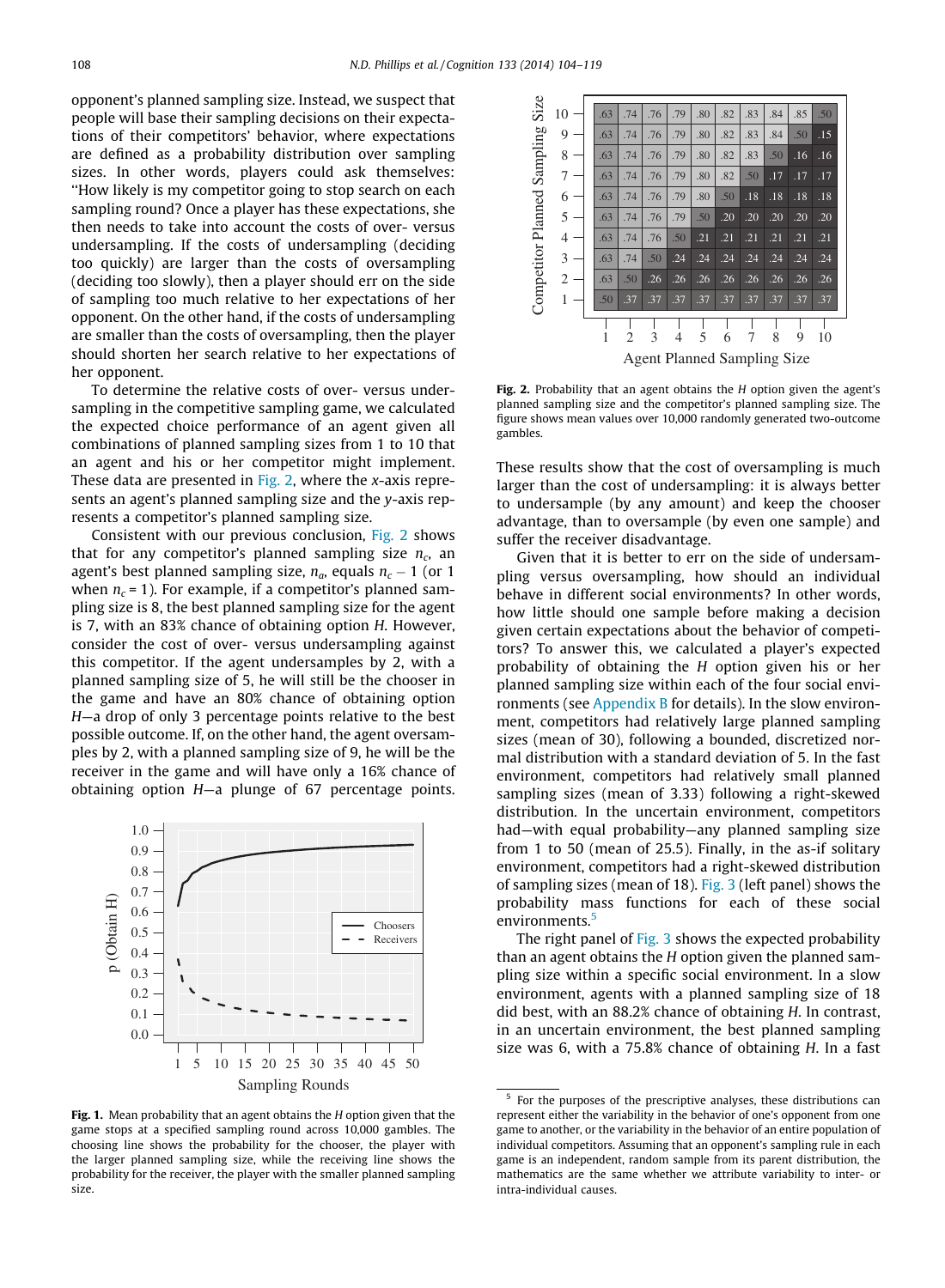<span id="page-5-0"></span>

Fig. 3. Left panel: Probability of an agent encountering a competitor with a given planned sampling size in the slow, fast, uncertain, and as-if solitary environments (see text). Right panel: Results from the agent-based simulation averaged across 10,000 randomly generated decision problems. The x-axis indicates the planned sampling size of an agent, and the y-axis shows the expected probability of obtaining the higher expected value option (H) as a function of the planned sampling size in the four social environments. While lines are continuous, the underlying data is discrete.

environment, agents with a planned sampling size of just 1 did best, obtaining the H option 59% of the time. In the as-if solitary environment, a planned sampling size of 4 proved best, with a 73.8% chance of obtaining H. Finally the only sampling size that ensures that one will obtain option H with probability no less than .50, regardless of the behavior of one's competitor, is a sample size of just 1 using the take-good-enough, otherwise-shift strategy.

These results show that players should dramatically reduce exploration in a competitive context when they lack clear information of their competitors' intentions. Consider for illustration the uncertain social environment, in which a competitor is equally likely to stop anywhere between 1 and 50 samples (see Fig. 3, left panel). If an omnipotent player knew exactly how long her competitor planned to sample, then the best strategy would simply be to take one fewer samples than her opponent. However, in this uncertain social environment, the exact planned sampling size of the opponent is unknown. What happens if a player plans to sample one less than the expected planned sampling size of her competitor? In this uncertain social environment where the expected planned sampling size of a competitor is 25.5, this rule would dictate a planned sampling size of 25. Reference to Fig. 3 (right panel) shows that this planned sampling size constitutes dramatic oversampling, as the best planned sampling size for this social environment is only 6—less than one-fourth of the competitor's expected sampling size. In this example, planning to sample one round less than the expected sampling size of one's uncertain competitor leads to oversampling by over 19 rounds. The reason behind this dramatic effect of uncertainty about the other agent's actions on the best planned sampling size is the disproportionate costs of over- versus undersampling.

To conclude, adaptive sampling in the competitive sampling game depends on expectations of one's competitors. If competitors value accuracy highly and consequently represent a slow social environment, decision makers can afford to gather more information. Yet there is considerable asymmetry in the costs of over- versus underestimating competitors' need for accuracy. In our choice ecology, underestimating one's competitor's sampling size, no matter by what degree, will always ensure that one will be the chooser and thus more likely than not to obtain option H. On the other hand, overestimating one's competitor's sampling size, no matter by what degree, will always ensure that one will be the receiver and thus more likely than not to obtain the short end of the stick (i.e., the lower expected value option,  $L$ ). For these reasons, we find that it is better to err on the side of underestimating the competitor's sampling size and minimizing the risk of being scooped.

These simulations show that competition presents a substantial additional cost of search. Consequently, we expect that real people will search much less in a competitive compared to a solitary context. But how much more restricted will it be? Will real people competing with others decrease their search in a magnitude prescribed by our simulations? Or will people be reluctant to decrease predecisional search so dramatically? To answer this question, we conducted an empirical study on the competitive sampling game and compare the search behavior of people participating in solitary to competitive games.

## 3. An empirical investigation of the competitive sampling game

## 3.1. Method

A total of 180 students from the University of Basel participated in the study. $6$  They received a flat fee of CHF 7.50 (approximately \$8.12 at the time) for their participation, as well as a bonus contingent on their winnings in the game. The mean bonus across both experimental conditions was CHF 1.18 (approximately \$1.26) with a standard deviation of CHF 1.19. Participants completed the study in groups of four, each on a separate computer. They received no information about the choice ecology prior to beginning the task. All players began by playing three practice games without financial consequences to familiarize themselves with the experimental interface (see [Appendix C](#page-13-0) for practice game parameters). They were then presented with five decision tasks. Each decision task contained two, two-outcome

<sup>6</sup> Gender data were not recorded due to a programming error.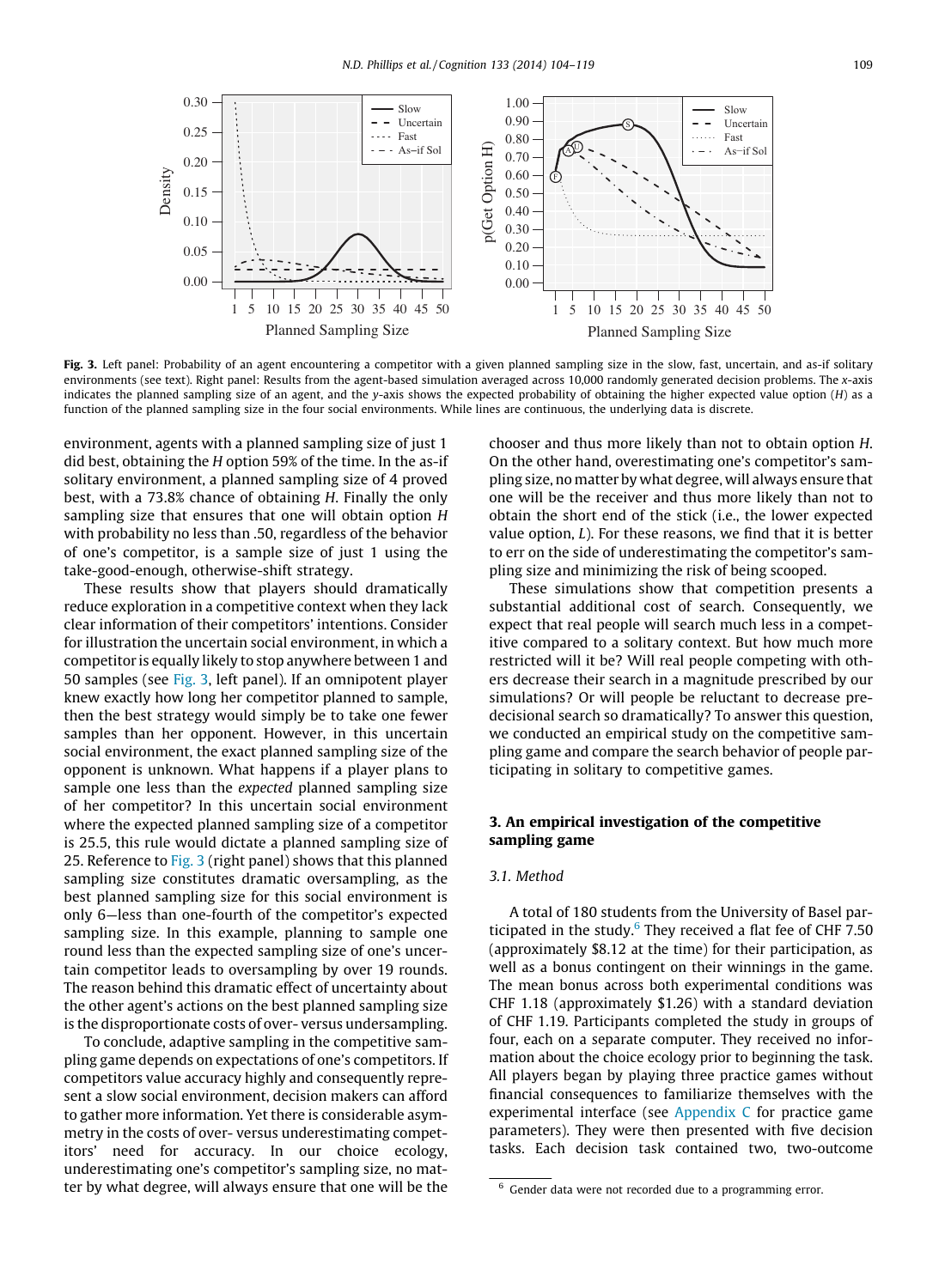<span id="page-6-0"></span>

Choice ecology.

|               | Task 1                      |                                                    | Task 2 |                                                      | Task 3                      |                                                    | Task 4                      |                                | Task 5                      |                                                    |
|---------------|-----------------------------|----------------------------------------------------|--------|------------------------------------------------------|-----------------------------|----------------------------------------------------|-----------------------------|--------------------------------|-----------------------------|----------------------------------------------------|
| Gamble<br>set | H                           | L                                                  | H      | L                                                    | H                           |                                                    | H                           |                                | H                           |                                                    |
| 1             | 6.76                        | $(37, 0.44, -17)$ ; $(25, 0.22, -11)$ ;<br>$-3.08$ | 2.12   | $(29, 0.36, -13);$ $(43, 0.35, -20);$<br>2.05        | 7.08                        | $(33, 0.46, -15)$ : $(49, 0.28, -23)$ :<br>$-2.84$ | $(55, 0.41, -26)$ :<br>7.21 | $(55, 0.28, -26)$ :<br>$-3.32$ | 6.76                        | $(37, 0.44, -17)$ : $(37, 0.26, -17)$ :<br>$-2.96$ |
| 2             | 7.09                        | $(43, 0.43, -20)$ ; $(29, 0.24, -13)$ ;<br>$-2.92$ | 2.20   | $(49, 0.35, -23)$ : $(33, 0.35, -15)$ :<br>1.80      | $(25, 0.5, -11)$ :<br>7.00  | $(37, 0.26, -17)$ :<br>$-2.96$                     | $(55, 0.41, -26)$ :<br>7.21 | $(55, 0.28, -26)$ :<br>$-3.32$ | $(37, 0.44, -17)$ :<br>6.76 | $(37, 0.26, -17)$ :<br>$-2.96$                     |
| 3             | 7.21                        | $(55, 0.41, -26)$ : $(55, 0.28, -26)$ :<br>$-3.32$ | 6.76   | $(37, 0.44, -17)$ : $(37, 0.26, -17)$ :<br>$-2.96$   | $(29, 0.48, -13)$ :<br>7.16 | $(43, 0.27, -20)$ :<br>$-2.99$                     | $(49, 0.42, -23)$ :<br>7.24 | $(33, 0.25, -15)$ :<br>$-3.00$ | 1.96                        | $(25, 0.36, -11)$ : $(37, 0.35, -17)$ :<br>1.90    |
|               | 6.76                        | $(37, 0.44, -17)$ : $(25, 0.22, -11)$ :<br>$-3.08$ | 2.12   | $(29, 0.36, -13)$ : $(43, 0.35, -20)$ :<br>2.05      | $(37, 0.44, -17)$ :<br>6.76 | $(55, 0.28, -26)$ :<br>$-3.32$                     | $(49, 0.42, -23)$ :<br>7.24 | $(49, 0.28, -23)$ :<br>$-2.84$ | 7.08                        | $(33, 0.46, -15)$ : $(33, 0.25, -15)$ :<br>$-3.00$ |
| 5             | 7.08                        | $(33, 0.46, -15)$ ; $(33, 0.25, -15)$ ;<br>$-3.00$ | 7.24   | $(49, 0.42, -23)$ : $(49, 0.28, -23)$ :<br>$-2.84$   | $(55, 0.35, -26)$ :<br>2.35 | $(37, 0.35, -17)$ :<br>1.90                        | $(43, 0.43, -20)$ :<br>7.09 | $(29, 0.24, -13)$ :<br>$-2.92$ | $(25, 0.5, -11)$ :<br>7.00  | $(37, 0.26, -17)$ :<br>$-2.96$                     |
| 6             | $(55, 0.41, -26)$ :<br>7.21 | $(37, 0.26, -17)$ :<br>$-2.96$                     | 1.96   | $(25, 0.36, -11)$ : $(37, 0.35, -17)$ :<br>1.90      | $(29, 0.48, -13)$ :<br>7.16 | $(43, 0.27, -20)$ :<br>$-2.99$                     | $(49, 0.42, -23)$ :<br>7.24 | $(49, 0.28, -23)$ :<br>$-2.84$ | $(33, 0.46, -15)$ :<br>7.08 | $(33, 0.25, -15)$ :<br>$-3.00$                     |
| 7             | 7.09                        | $(43, 0.43, -20)$ ; $(43, 0.27, -20)$ ;<br>$-2.99$ | 7.08   | $(33, 0.46, -15)$ : $(49, 0.28, -23)$ :<br>$-2.84$   | $(29, 0.48, -13)$ :<br>7.16 | $(29, 0.24, -13)$ :<br>$-2.92$                     | $(55, 0.35, -26)$ :<br>2.35 | $(37, 0.35, -17)$ :<br>1.90    | $(37, 0.44, -17)$ :<br>6.76 | $(25, 0.22, -11)$ :<br>$-3.08$                     |
| 8             | 7.21                        | $(55, 0.41, -26)$ ; $(37, 0.26, -17)$ ;<br>$-2.96$ | 2.20   | $(49, 0.35, -23)$ : $(33, 0.35, -15)$ :<br>1.80      | $(25, 0.5, -11)$ :<br>7.00  | $(37, 0.26, -17)$ :<br>$-2.96$                     | $(43, 0.43, -20)$ :<br>7.09 | $(43, 0.27, -20)$ :<br>$-2.99$ | 7.16                        | $(29, 0.48, -13)$ : $(29, 0.24, -13)$ :<br>$-2.92$ |
| 9             | 1.96                        | $(25, 0.36, -11)$ ; $(37, 0.35, -17)$ ;<br>1.90    | 7.24   | $(49, 0.42, -23)$ ; $(33, 0.25, -15)$ ;<br>$-3.00$   | $(29, 0.48, -13)$ :<br>7.16 | $(29, 0.24, -13)$ :<br>$-2.92$                     | $(43, 0.43, -20)$ :<br>7.09 | $(43, 0.27, -20)$ :<br>$-2.99$ | $(37, 0.44, -17)$ :<br>6.76 | $(55, 0.28, -26)$ :<br>$-3.32$                     |
| 10            | 7.21                        | $(55, 0.41, -26)$ : $(37, 0.26, -17)$ :<br>$-2.96$ | 2.12   | $(29, 0.36, -13)$ : $(43, 0.35, -20)$ :<br>2.05      | $(33, 0.46, -15)$ :<br>7.08 | $(49, 0.28, -23)$ :<br>$-2.84$                     | $(37, 0.44, -17)$ :<br>6.76 | $(37, 0.26, -17)$ :<br>$-2.96$ | $(25, 0.5, -11)$ :<br>7.00  | $(25, 0.22, -11)$ :<br>$-3.08$                     |
| 11            | $(49, 0.35, -23)$ :<br>2.20 | $(33, 0.35, -15)$ :<br>1.80                        | 7.09   | $(43, 0.43, -20)$ : $(29, 0.24, -13)$ :<br>$-2.92$   | $(37, 0.44, -17)$ :<br>6.76 | $(37, 0.26, -17)$ :<br>$-2.96$                     | $(25, 0.5, -11)$ :<br>7.00  | $(25, 0.22, -11)$ :<br>$-3.08$ | $(37, 0.44, -17)$ :<br>6.76 | $(55, 0.28, -26)$ :<br>$-3.32$                     |
| 12            | 7.24                        | $(49, 0.42, -23)$ : $(33, 0.25, -15)$ :<br>$-3.00$ |        | $(55, 0.35, -26)$ : $(37, 0.35, -17)$ :<br>2.35 1.90 | 7.16                        | $(29, 0.48, -13)$ : $(43, 0.27, -20)$ :<br>$-2.99$ | $(37, 0.44, -17)$ :<br>6.76 | $(37, 0.26, -17)$ :<br>$-2.96$ | $(25, 0.5, -11)$ :<br>7.00  | $(25, 0.22, -11)$ :<br>$-3.08$                     |

Note: Gamble sets used in both the solitary and the competitive conditions. Rows correspond to the 12 different combinations of decision tasks. H represents the higher expected value option, and L represents the lower expected value option within each decision task. Each option is a discrete, two–outcome random variable with one positive and one negative outcome that occur with complementary probabilities. Values in parentheses are the value and the probability of the positive outcome, and the value of the negative outcome, for each gamble. The value outside the parentheses is the expected value of the gamble.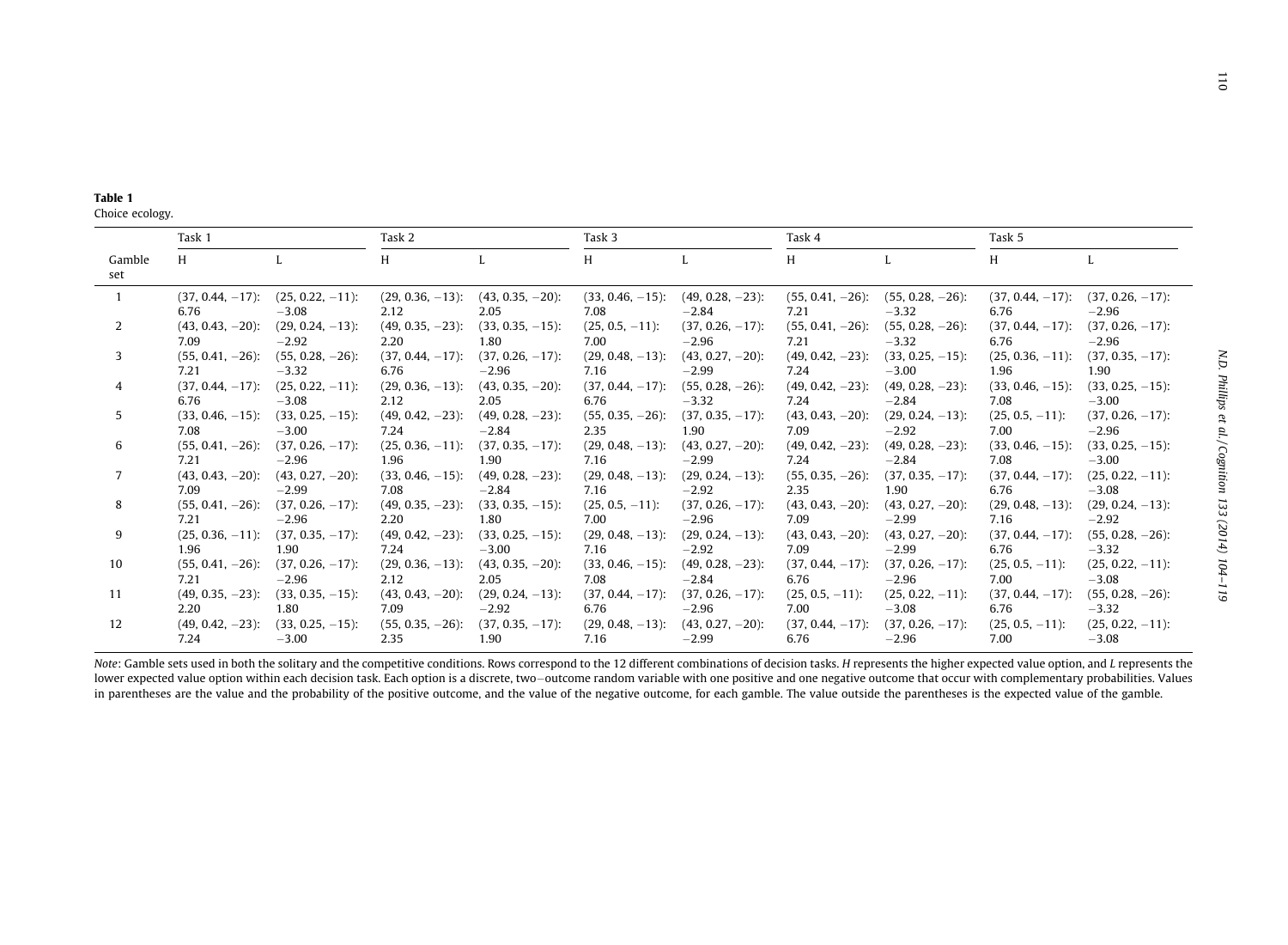gambles, each with one positive and one negative outcome occurring with complementary probabilities. The gamble sets were constructed such that in certain pairs the options differed in expected value and in others they did not; likewise, in certain pairs the options differed in range and in others they did not (see [Appendix C](#page-13-0) for a full description of how gamble parameters were selected). Three different orders of each of the 12 gamble sets were created, resulting in 36 unique experimental sessions (see [Table 1](#page-6-0)). Location of the urns on the screen was randomly determined for each decision task and on each run.

At the outset of each decision task, participants saw two options represented visually as opaque urns. They were told that each urn contained 100 virtual balls, each of which was worth a (not necessarily unique) number of points. Participants were informed that they would be rewarded with one-tenth of the average value of all the balls in the urn they chose (or were allocated). Each of the participants ( $n = 36$ ) assigned to the solitary condition completed one of the 36 unique experimental sessions. These participants could sample from the urns as many times as they wished before making a final choice. Having made a final choice of an urn in a decision task, they moved onto the next task. The other 144 participants played each decision task in the competition condition. At the beginning of each task, they were paired randomly with one of the other three participants. This pairing was done independently between tasks. Players were not told which person (of the three) they were playing against in each decision task.

Every decision task, in both the solitary and competition conditions, began with one mandatory sampling round. On every subsequent sampling round, each player indicated whether he or she wanted to sample from an urn or to make a final choice. These decisions were made privately and were only revealed to both players after both had made a sampling or choice decision. If both wanted to take a sample, they were asked to click on an urn and viewed a randomly sampled outcome from that urn. Players could see which urn the other player sampled from, but could not see the outcome the other player observed. If, after observing a sample, both players wanted another sample then another sampling round began. If one player decided to make a final choice (becoming the "chooser"<sup>7</sup>), she then selected the urn she wanted and her choice was recorded. Subsequent to the chooser's choice, the other player (the ''receiver'') was informed that her competitor had made a choice and that he must take the remaining nonchosen urn. If both players made a choice on the same sampling round, one of two outcomes was possible: If the two players chose different urns, they each received the urn of their choice. If both players chose the same urn, the two urns were randomly assigned to the players. After final choices were made and players learned which urn they received, they were randomly paired again and the next decision task began. The random pairing was done independently of prior rounds, so a player could play the same opponent on sequential games. Participants did not receive immediate

10  $\cap$  $\mathbf{1}$ Solitary Competition Fig. 4. Distribution of sampling rounds across all decision tasks and

individuals, separately for the solitary and the competition conditions. One sampling round value of 100 in the solitary condition is not displayed. The 95% HDI interval for the solitary condition is plotted 'behind' the solitary sample mean.

task-by-task feedback on how much money they won from their chosen urns. At the end of the session, participants were informed how much money they had earned across the five decision tasks and were paid accordingly.

#### 4. Results

We used Bayesian graphical modeling for all inferential statistics. Bayesian posterior densities were calculated using the R2Jags package in R. Posterior densities were calculated with uninformative uniform priors, 10,000 iterations, a burn-in value of 1000, and no thinning. We conducted Bayesian hypothesis tests using Bayes Factors calculated using the Savage–Dickey method for nested model comparisons. We used the conventions developed by [Jeffreys \(1961\)](#page-15-0) to determine the categorical degrees of strength indicated by Bayes Factors (BF). All raw data and complete code are available in our online supplementary materials. In the following sections, we first report on search and then on choice, comparing both behaviors in the competition condition relative to the solitary condition.

## 4.1. How drastically do people restrict explorative behavior under competition?

We measure exploration efforts by the number of sampling rounds tasks lasted prior to a choice. For solitary games, this is simply the number of samples the player took. For competitive games, this is the number of sampling rounds that occurred prior to the first choice. Fig. 4 presents the distribution of sampling rounds across all decision tasks in the solitary and competition conditions. In the solitary condition, the median number of sampling rounds was 18 (mean of 21.05; 95% highest density interval [HDI]: 18.78, 23.67).<sup>8</sup> In the competition condition, in



 $^7\,$  Players were not explicitly given the "chooser" and "receiver" labels in the experiment.

 $8\text{}$  The mean for the distribution of sampling sizes in the solitary condition was calculated from the 95% HDIs for the  $p$  and  $r$  parameters in the negative binomial distribution.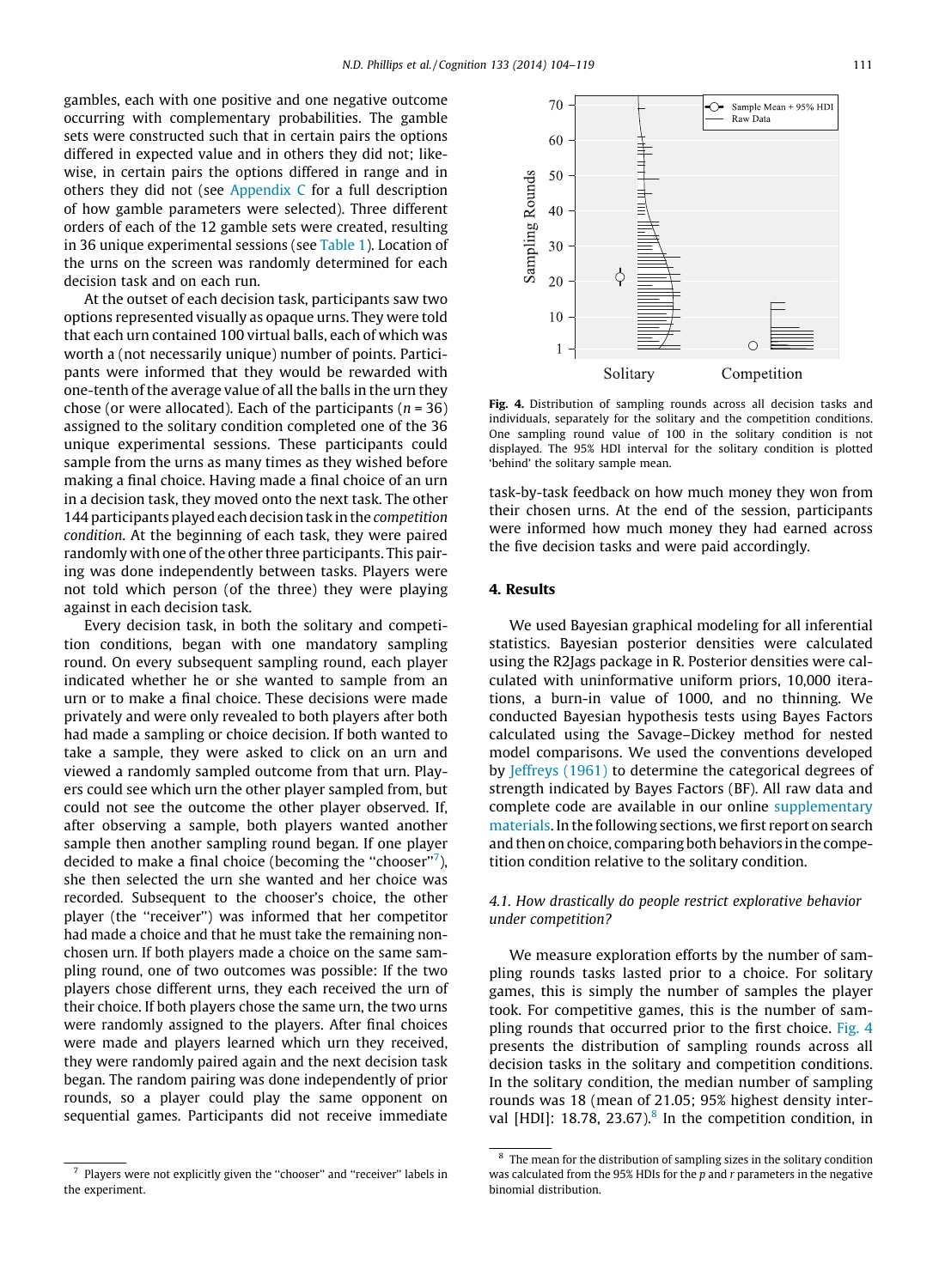contrast, the median number of sampling rounds was 1 (mean of 1.82; 95% HDI: 1.61, 2.08).<sup>9</sup> The difference in sample means was 19.27 (95% HDI: 17.00, 21.92) and provides extremely strong evidence against the hypothesis that the means of the two distributions were the same (BF > 100). Thus, the amount of sampling by participants who were competing for resources was dramatically lower than that of participants who were searching alone.<sup>10</sup>

## 4.2. How much does very restricted search compromise decision quality?

To see how the restricted search in the competition condition affected decision quality, we calculated how often choosers in the competition condition chose the H option relative to receivers and to participants in the solitary condition. These results are presented in Fig. 5. In the solitary condition, players chose the H option in 71% (95% HDI: 64%, 78%) of decision tasks. This result constitutes extremely strong evidence for the hypothesis that participants in the solitary condition were more likely than chance to choose the  $H$  option (BF  $>$  100). Next we analyze the outcomes for choosers and receivers in the competition condition. In cases where players chose the same option simultaneously, one player was randomly assigned to be the chooser (and obtained the option both chose) and the remaining player was assigned to be the receiver (and obtained the alternative option). Choosers obtained the H option in 58% of decision tasks (95% HDI: 53%, 63%)—fewer than in the solitary condition (BF = 12.36, strong evidence), but more than would be expected by chance alone (BF = 8.90, moderate evidence).



Fig. 5. Proportions of tasks where players obtained the higher expected value (H) option in the solitary and the competition conditions. Error bars represent 95% highest density intervals for the population probability.

Thus, the reduced information available to fast choosers in the competitive condition indeed reduced their choice performance relative to solitary choosers. Nevertheless, as choosers took the better option at above chance level, receivers obtained option H in only 42% (95% HDI: .37, .47) of cases<sup>11</sup> This is consistent with our simulation analysis [\(Fig. 3,](#page-5-0) right panel) showing that fast choosing is advantageous under competitive conditions.

## 4.3. How did players make choices based on minimal information?

The following analyses focus on the competition condition only. To further analyze the specific decisions that produced the distribution of sampling rounds in the competition condition, we looked at how quickly players terminated sampling. For each of the 720 decision tasks (144 participants  $\times$  5 decision tasks each), we recorded the total number of sampling rounds that occurred in the task, and whether players were choosers or receivers (i.e., two choosers or one chooser and one receiver). We found that in 32% (227 of 720) of all cases, participants were choosers who decided to choose immediately after the first sampling round. Of these choices, 88% (200 of 227) were consistent with the take good enough, otherwise-shift heuristic. The remaining 12% (27 out of 227) either chose an option with an observed negative value, or did not choose an option with an observed positive value. In 22% (159 of 720) of all cases, participants were receivers after the first sampling round, because they opted to continue sampling while their competitors decided to choose. Participants made it to the second round in only 46% (334 of 720) of cases. Of these 334 participants, 34% (113 of 334) were

The mean for the distribution of sampling sizes in the competition condition was calculated from the  $95%$  HDIs for the  $p$  parameter in the geometric distribution.

<sup>&</sup>lt;sup>10</sup> The fact that sampling rounds decreased in competition relative to solitary conditions, is necessary, but not sufficient evidence that competition reduced individual sampling decisions. The reason for this lies in how sampling rounds are defined. Under competition, sampling rounds are defined at the level of pairs of participants rather than individual participants. Because sampling rounds are restricted by the behavior of the fastest player in a pair, we would expect a decrease in sampling rounds in the competitive task relative to the solitary task even if players did not change their sampling rules. For example, if two players employ fixed-N rules of 5 and 10, respectively, across solitary and competitive games, the average number of sampling rounds in the solitary games would be 7.5, while the average number of sampling rounds under competition would (always) be 5. To test whether or not this shrinkage effect could explain the different distributions of sampling rounds between solitary and competition conditions, we generated all possible pairs of sampling rounds from the solitary game and calculated the minimum sampling round number from each pair. This represented the expected distribution of sampling rounds in the competition condition if behavior was the same as in the solitary condition. The median number of sampling rounds in this distribution was 11 (mean of 12.61, 95% HDI: 12.45, 12.76). The difference in the mean sampling rounds between this distribution and the observed distribution for the competition condition was 10.76 (95% HDI: 10.49, 11.06), thus offering extremely strong evidence against the hypothesis that the means of the two distributions are the same (BF > 100). We conclude that the difference between the mean number of sampling rounds in the competition condition and the solitary condition was due not only to the rules of the competitive game (i.e., the fastest player determines sample size) but also to the fact that competition per se shifted the balance from exploration to exploitation.

 $11$  Receivers did not receive option H at a percentage exactly equal to one minus the percentage that choosers wanted option H (which was 57%). This is due to the effects of simultaneous choosing by choosers. In games where both players simultaneously chose option H, both wanted option H, but only one player got it.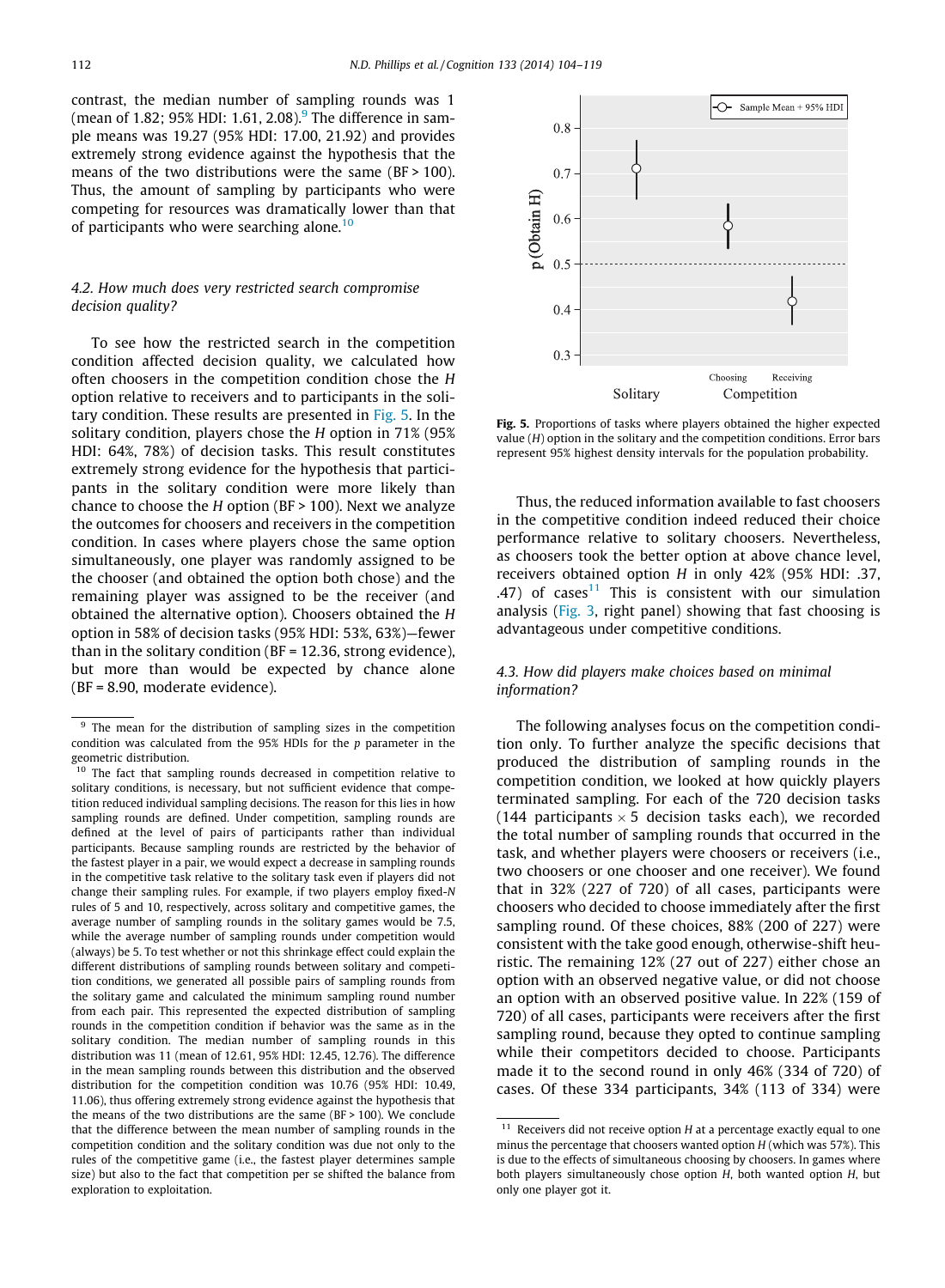<span id="page-9-0"></span>

| Table 2                                                                              |  |
|--------------------------------------------------------------------------------------|--|
| Distribution of participant-level proportion of decision tasks ending with a choice. |  |

| 0/5               | - 11                                                        | 215<br>۔ اے     | $-1-$         | −≠≀ →         | 5/5   |
|-------------------|-------------------------------------------------------------|-----------------|---------------|---------------|-------|
| (1.4%<br><u>.</u> | 1.10'<br>$\sim$<br>10 <sup>7</sup><br>$11.1\%$ <sup>1</sup> | 34 (23.6%)<br>. | 5(31.3%)<br>≖ | (20.8%)<br>30 | 11.8% |

choosers who decided to stop sampling, 25% (82 of 334) were receivers, and 41% (139 of 334) ''survived'' to the third sampling round. This analysis demonstrates that, while not all choosing decisions were made after one round (as prescribed by the analysis of the fast environment; [Fig. 3](#page-5-0)), people indeed drastically confined their information search, and to a greater extent than prescribed by the uncertain and solitary search environments.

What makes people decide to choose after just one sample versus to continue sampling? Our data suggest the valence of the first sample influences this decision. Of the 261 cases in which a player experienced a positive outcome in the first sample, he or she stopped sampling and chose immediately in 130 cases (50%; 95% HDI: 44%, 56%). Of the 459 cases in which a player experienced a negative outcome in the first sample, he or she stopped sampling in only 97 cases (21%; 95% HDI: 18%, 25%). Thus, players were more willing to immediately choose an option with a known positive outcome than they were to reject an option with a known negative outcome and take a completely uncertain option (BF > 100, extreme evidence)—perhaps a manifestation of aversion to ambiguity ([Ellsberg, 1961](#page-15-0)).

### 4.4. How closely did players pursue a single strategy?

Next, we examined how consistent individual participants were in their behavior across tasks. In the competitive sampling game, some players could always try be the chooser, while others might require so much pre-decisional information that they always defer the choice to their competitor. To see if people had stable choosing versus receiving outcomes, we calculated the percentage of all 5 games that each participant was a chooser. Table 2 reports the distribution of these percentages across individuals. We found little evidence that people's search strategies resulted in stable outcomes across decision tasks. Only 19 individuals (13.2%) were either always choosers (17) or always receivers (2), while the remaining 86.8% ended some tasks as the chooser and other tasks as the receiver.

Next, we determined whether and how individuals changed their behavior across the tasks. For example, if a player ended up as a receiver in one task, did she decrease her sampling in order to increase the chance of being a chooser in the subsequent task? In contrast, did the chooser take the liberty of sampling a little more in the next task? To answer this question, we calculated the marginal probability that a player was the chooser each task in addition to the probability of being the chooser conditional on his or her status in the previous task (i.e., chooser versus receiver). If behavior in a game changes as a function of the outcome in the previous game, we would expect differences in the conditional probability of choosing when a player was a chooser in the previous game compared to being a receiver in the previous game. [Table 3](#page-10-0) reports the results.

We begin by looking at the marginal probability of choosing across decision tasks. If players adjust their explorative efforts downward with each round, the probability that they end games by choosing (rather than receiving) should increase and converge toward 1. We did not find substantial evidence for this, as the probability of choosing oscillated between around 57% and 61% across tasks. Next, we looked at the probability of choosing, conditioned on the outcome of the previous task. We found no evidence that being a receiver in one round prompted less search and a higher probability of being the chooser in the next task. In other words, we do not find clear evidence that players changed their behavior across tasks based on experience. One possible explanation for this finding is that, although players were told whether they were the chooser or the receiver in any given round, they did not receive immediate feedback on the direct monetary consequences of their behavior. Without immediate consequential feedback, players may not have had sufficient information to adjust their sampling strategies.

#### 5. General discussion

We designed the competitive sampling game to extend the sampling paradigm used in research on decision from experience (see [Hertwig & Erev, 2009](#page-15-0)) to competitive decision tasks under uncertainty. The task enables researchers to investigate how people adapt their exploration efforts in response to the simultaneous presence of uncertainty about nature (i.e., the parameters of the payoff distribution) and uncertainty about the social environment of competitors (i.e., their desire for accuracy versus their desire to beat their competitors to the punch). In our initial research using the game, we found that competition dramatically affects the exploration–exploitation tradeoff. In a simulation analysis, we found that sampling sizes as low as 1 or 2 can be best in certain environments when people compete with others for advantageous options. Empirically, our participants showed dramatically reduced search in competitive task compared to solitary one.

#### 5.1. Varying the number of players and options

In our experiment and simulations, we contrasted a solitary task with one player and two options, with a competitive task with two players and two options. One could wonder whether it is merely the presence of competition, or the ratio between competitors and the number of available options that drives the need for speedy decisions.<sup>12</sup> A moment's reflection makes it clear that good sampling rules

 $12$  We thank Jonathan Nelson for pointing this out.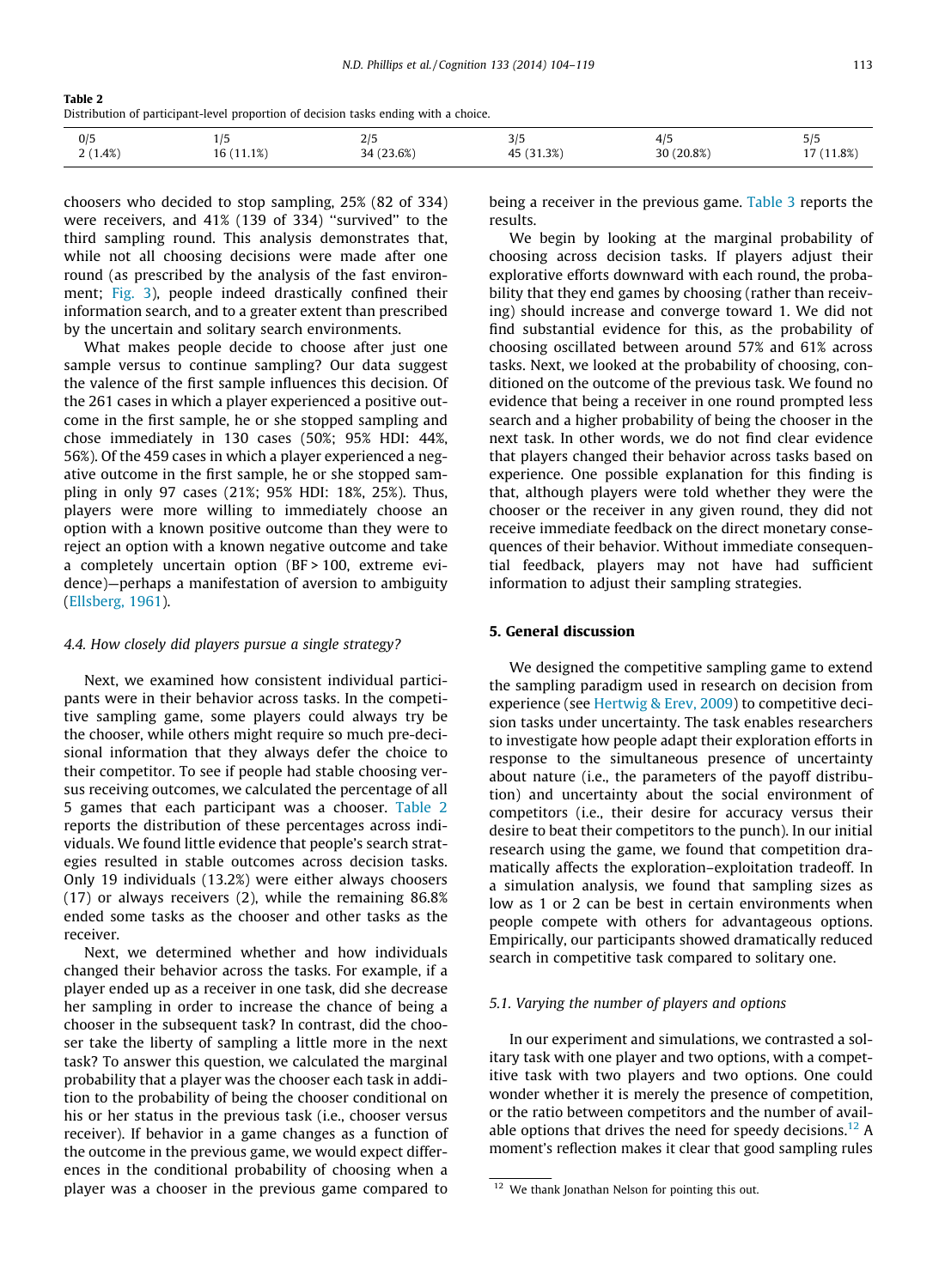<span id="page-10-0"></span>

| Table 3 |  |                                                     |  |
|---------|--|-----------------------------------------------------|--|
|         |  | Choosing behavior across sequential decision tasks. |  |

| $p$ (choosing previous<br>choosing) | $p$ (choosing previous<br>receiving) |
|-------------------------------------|--------------------------------------|
|                                     |                                      |
| 48 (58.5%)                          | 35 (56.4%)                           |
| 51 (61.4%)                          | 36 (59.0%)                           |
| 54 (62.1%)                          | 29 (50.9%)                           |
| 55 (66.3%)                          | 34 (55.7%)                           |
|                                     |                                      |

are likely to depend both on the number of options available, and the number of competitors: If there are many options available relative to players, then one can take more time for sampling, knowing that even if all other players make quick decisions, there will likely be many good options remaining. To find out the relationship between the number of competitors and number of options on good decision speed, we ran a supplementary set of simulations in which we systematically manipulated three factors: number of players (from 2 to 5), number of options (from 2 to 5) and the speed of competition (fast, uncertain, and slow). For each factor combination, we simulated the performance of an agent using a fixed sampling size of 1 through 15. In contrast to our previous simulations, we now define performance as the average expected reward the agent obtained across all simulations.<sup>13</sup> Details of the simulation are in [Appendix E](#page-14-0).

We present the main results of the simulation in [Fig. 6](#page-11-0). Each plot shows an agent's planned sampling size on the horizontal axis, and the agent's expected reward on the vertical axis. Each line corresponds to a different social environment, mirroring three of the four (excluding the as-if solitary condition) from our earlier simulations (see left panel of [Fig. 3\)](#page-5-0). Plots in each column refer to different numbers of players, from 2 to 5, while plots in each row refer to different numbers of options, from 2 to 5. The top left graph (2 players and 2 options) replicates the same social and environmental structure as our initial simulation. Within each plot, the sampling size that maximizes an agent's expected rewards for each social environment is highlighted with an enlarged point.

We briefly summarize 4 key results from [Fig. 6](#page-11-0). First, holding the number of players constant, as the number of options increases the best sampling sizes tend to increase. Additionally, the expected reward given the best sampling size increases as well. This means that the more options there are, the longer one should search, and the better one's expected outcomes will be. Second, holding the number of options constant, as the number of players increases the best sampling sizes tend to decrease. Both of these results support our prior intuitions: the degree to which people should reduce sampling in the presence of competition depends on the number of options available and the number of other players.

Next, we look at the effect of the player/option ratio on performance. If the ratio of players to options remains the same, does the absolute number of players and options matter? We find that indeed, there is a substantial effect. Consider games where the player: option is 1:1. Here, we find that as the absolute number of players and options increases, the risk involved with taking large samples increases in a fast environment, but decreases in a slow one. To see this, compare the expected rewards of having a large (15) sampling size in the 2:2 game (top left panel) compared to the 5:5 game (bottom right panel). In the 2:2 game, extensive search against slow competition leads to an expected reward of around 20, while the same level of search against fast opponents leads to an expected loss of  $a$ round  $-10$ . Here, the difference in expected rewards against slow and fast opponents is 30. Now consider the 5:5 game. Here, the expected reward against slow opponents increases to around 35, while the expected loss against fast opponents *decreases* to around  $-15$ . Now, the difference in expected rewards between competitors is 50, an increase of 66% in the range of potential outcomes compared to the smaller 2:2 game. This means that when the absolute number of players and options increases, while keeping the player to options ratio 1:1, both the potential benefits one can gain using extensive search against slow competition increases while the potential losses on can suffer against fast competition increases. In other words, the more players and options are in the game, the more risk one runs (with 'risk' defined as the difference between the expected reward with the best sample size and with the largest sample size) by extensive search, in fast and uncertain environments. Independently of this effect, the main result from our previous analyses still hold—the faster you expect your opponents to decide, the faster you should decide, regardless of how many options and how many players are in the game.

Next, we consider games where there are more players than options. These games are akin to real-world problems such as house-hunting and mate-search where there may be more 'buyers' than 'sellers.' For example,  $14$  in Beijing, men outnumber women, and thus (heterosexual) men find themselves in a competitive game with more players than options ([Jacobs, 2011\)](#page-15-0). Assuming that options cannot be shared among players, these games necessitate that some players will leave without an option of their own. In our simulation, we assumed that these players receive neither rewards nor losses from leaving empty-handed. However, one can easily imagine real world decisions where this assumption does not hold. If you are competing with others for one of three open positions at a company, it might be much worse to get no job at all than to get a random (or even the worst) job of the three. Similarly, in mate-selection, leaving empty-handed could very well be the worst possible outcome from an evolutionary perspective. To incorporate this cost, one could assign a fixed negative loss for players that leave the game empty-handed, with larger losses representing domains where it is especially bad to leave with no option (e.g.; mate-search). While we do not run these

<sup>&</sup>lt;sup>13</sup> We use expected reward instead of the probability of obtaining the highest expected value option for two reasons. First, organisms frequently want to obtain good options, not necessarily the best option. Second, as the number options increases, the probability that any player will discover and take the highest expected value option will necessarily decrease. This makes it more difficult to compare performance between option number conditions. <sup>14</sup> We thank Jonathon Nelson for providing this example.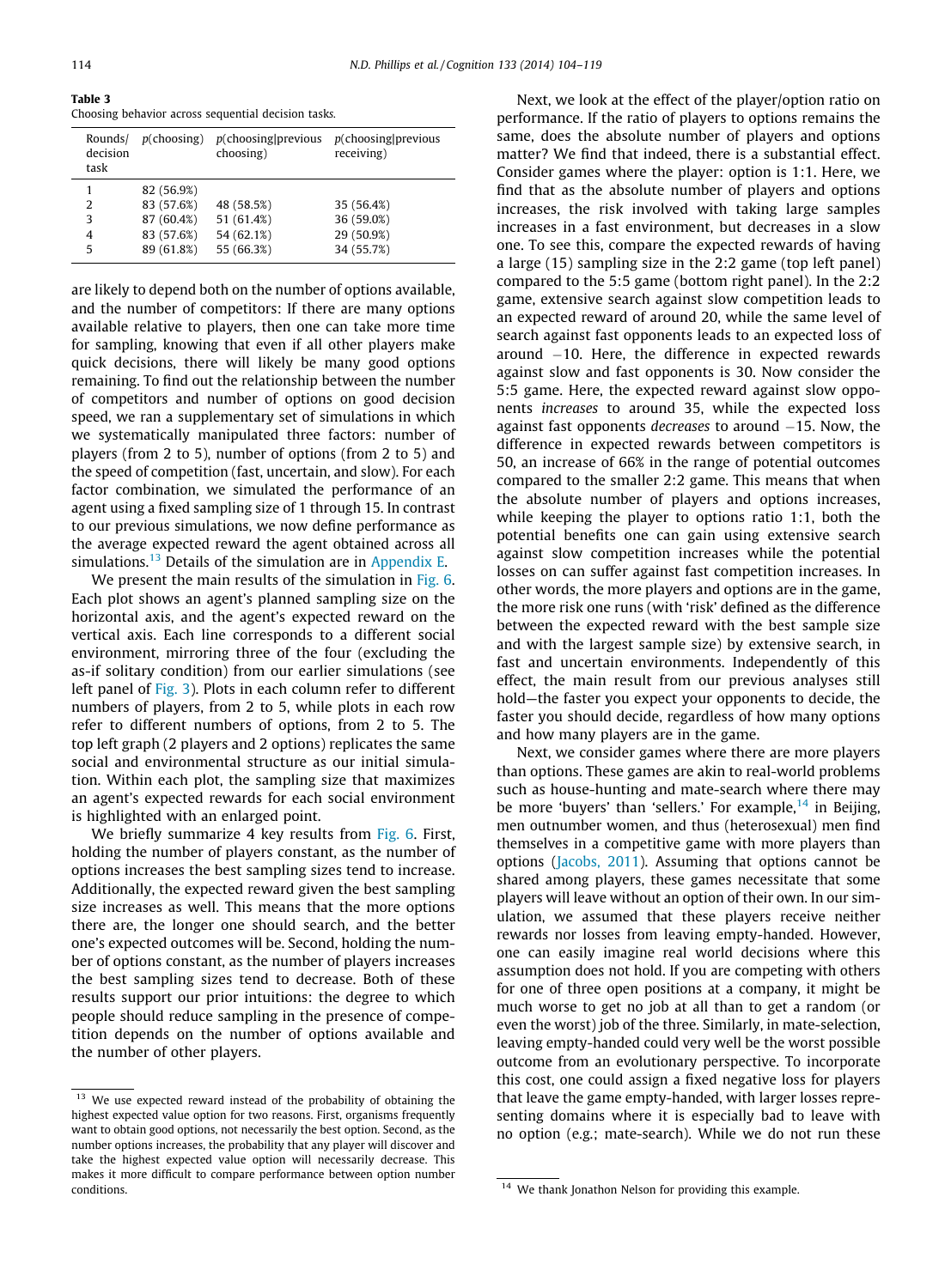<span id="page-11-0"></span>

Fig. 6. Simulation results depicting the expected reward (vertical axes) of an agent in the competitive sampling game given a specified sampling size (horizontal axes). Separate plots in each column correspond to different numbers of players in the game, while separate plots in each row correspond to different numbers of options in the game. Solid, dashed, and dotted lines refer to the slow, uncertain, and fast social environments respectively.

simulations, our prediction for the effect is clear: as the cost of leaving empty-handed increases, sampling sizes should decrease.

## 5.2. Alternative search and decision rules

In our simulations, we assumed that players used a ''fixed-N'' sampling rule. That is, players were assumed to have a fixed sampling size threshold that they had to reach before making a decision. Additionally, we assumed that players distribute their samples equally between options. We chose to limit our analyses to this simple class of search rules as a starting point for exploring the effects of different exploration efforts on performance. Of course, the fixed-N sampling rule plus equal allocation constitutes just one of many possible search rules people are likely to use. For example, one promising, more complex, class of search rules are those that compare sample statistics with an information threshold in order to decide whether to stop or to continue sampling. These rules have been found to be promising both normatively and descriptively (e.g., [Busemeyer & Rapoport, 1988](#page-15-0)). While we cannot claim that fixed-N sampling rules represent either the best approach to the competitive sampling game or that most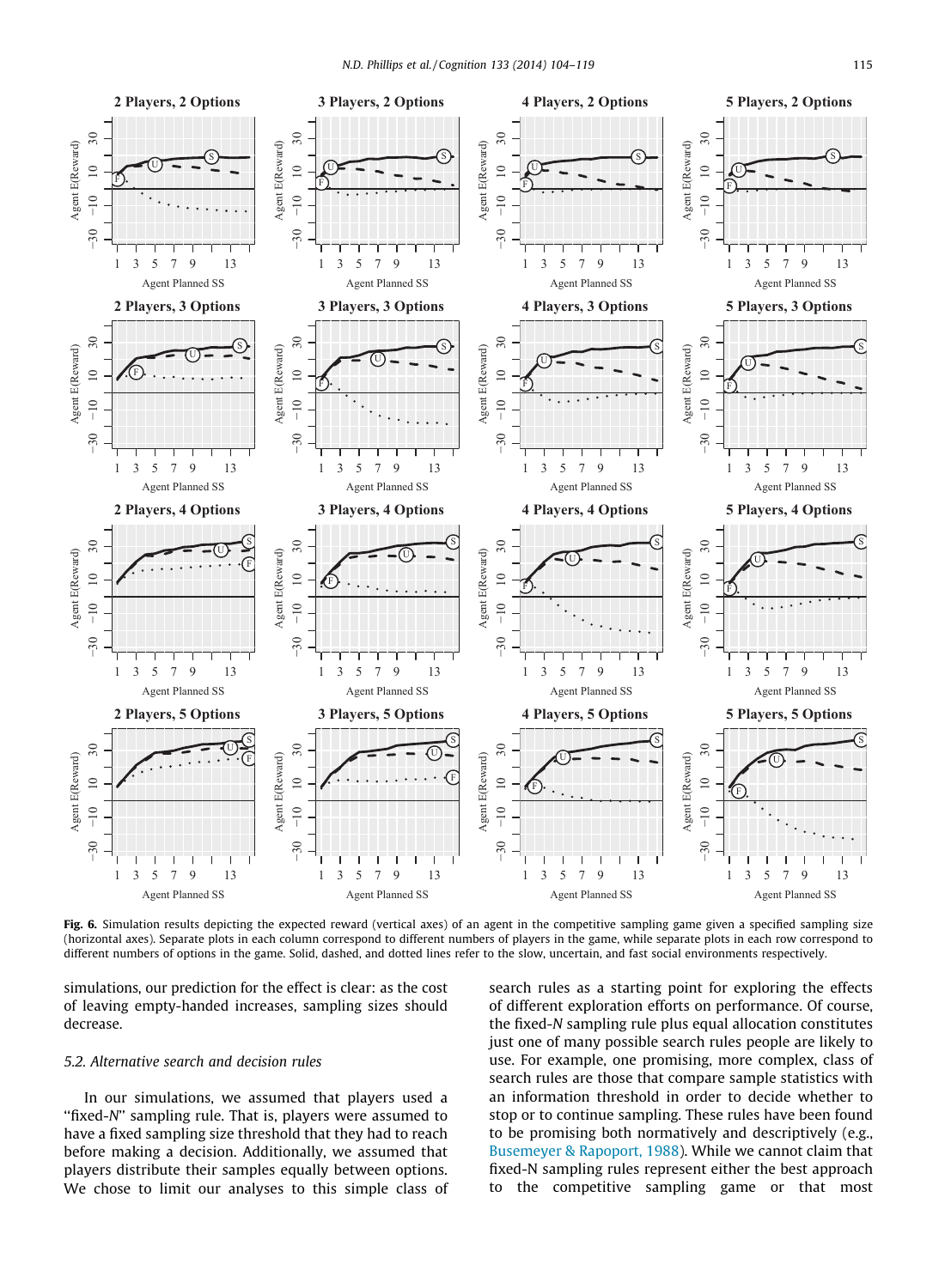participants employed them, we do predict that fixed-N rules will mimic the behavior of more complex search rules. For example, a fixed-1 rule should behave very similarly to a rule that says ''Always try to choose before your opponent'' or ''Choose after the difference in sample means is greater than  $\varepsilon$  (where  $\varepsilon$  is a small threshold)." Similarly, a Fixed-30 rule will behave similarly to a conservative rule such as: "Choose when the expected probability of choosing the best option is greater than  $p$  (where  $p$  is a large probability).'' Here is our point: to the extent that small fixed-N values mimic search rules that make do with minimal information before making a decision, and large fixed-N rules mimic those that require extensive information, our conclusion that competition should and does reduce the amount of information people require before making a decision should hold.

Finally, we did not deal with agents' expectations concerning their competitor's search behavior Rather, we took the competitor sampling size distributions as given, and determined which sampling size best responds to them. We do suspect that real people in competitive tasks (in our empirical study and in the real world) try to predict the sampling size of their opponents and, through some iterated process of strategic thinking (e.g., [Ho, Camerer, &](#page-15-0) [Weigelt, 1998\)](#page-15-0) settle on a sampling size. Future research should model the processes by which a person generates expectations of other player's behavior, translates those expectations into a decision rule, and after gaining experiences, updates their expectations.

#### 5.3. When will very frugal search fail?

Our simulation results are based on aggregation across specific distributions of gambles and are only valid within those distributions. It is clear that other gamble distributions can lead to very different results. One important factor is how much the gamble distributions are favorable for decisions based on small samples; if options are 'unfriendly' to small samples, then our previous conclusions will not hold. The gamble distributions in our stimuli and empirical study, were indeed small-sample-friendly. When averaged over 10,000 simulated pairs of gambles, we found that a sample size of 1 results in an expected rate of obtaining the H option of greater than .50 (see [Fig. 1](#page-4-0)). Thus, we created an environment where a sample of size 1 using the take-good-enough, otherwise-shift rule was, on average, sufficient. However, this success rate does not generalize to any gamble environment. In [Appendix](#page-14-0) [D,](#page-14-0) we show that only gamble pairs where the sum of the probability of obtaining a positive outcome from option H and the probability of obtaining a negative outcome from option L is greater than 1 guarantees an expected probability of choosing the H option that is greater than .50 (see proof in [Appendix D\)](#page-14-0). We label gamble pairs that satisfy this condition as ''one-sample favorable.'' In our simulations, the proportion of gamble pairs that were one-sample favorable was .787; in these gambles, the probability of choosing option H using one sample was .688. The remaining portion of gamble pairs that were not one-sample favorable was thus .213; in these gambles, the probability of choosing option H using one sample .414. This result

highlights the fact that the accuracy of decisions based on very small samples will depend on the specific distributions encountered by agents.

One of the most important findings from early research on decisions from experience was that, in experiencebased decisions, low-probability (rare) events appear to receive less impact than they deserve in light of their objective probability [\(Hertwig et al., 2004](#page-15-0)). This effect is, among other factors [\(Hertwig & Erev, 2009](#page-15-0)), caused by the fact that people do not search long enough to experience rare events often enough or at all during search. Formally, in environments where the ranks of most samples from each option diverge greatly from the true rank of options' long-term average values, choosing based on a small sampling size can lead to a small probability of obtaining the H option. In other words, in gambles where small samples (e.g., a single date with a potential mate, a glance at a TV on sale) produce data that are inconsistent with an option's long-term value (e.g., a disastrous first date with Mr. or Ms. Right, a paid celebrity endorsement of a low-quality product), frugal predecision sampling can lead people to choose poor options. For example, consider a payoff distribution that delivers +1 with probability .9 and -100 with probability .1 and thus has an expected value of -9.1. Small samples are unlikely to reveal the rare but large negative outcome of  $-100$ , making the distribution look advantageous to most agents that inspect it only briefly. This suggests that fast choosers in competitive environments involving rare events run the risk of choosing options that appear beneficial in the short term but have detrimental long-term consequences resulting from rare but impactful negative events (e.g., ''black swans''; [Taleb, 2007\)](#page-15-0). Indeed, in such environments, a player could even benefit from competing against others who are ''tricked'' into grabbing options with apparent short-term gains, but actual long-term losses.

# 6. Conclusion

Our findings suggest that competition shifts the balance between exploration and exploitation in an uncertain choice environment: Faced with the threat of being outpaced in the process of making a decision, people dramatically reduce search. As our results show, this is a smart thing to do in ecologies in which competitors can be expected to choose quickly, and modal samples are good indicators of an option's value. Although exploitation means forgoing the benefits of exploration that can be enjoyed in solitary situations, those who seize the firstmover advantage do better than those who do not in many (but, of course, not all) competitive situations. It is a proverbial truth that you should ''look before you leap'' (see also [Savage, 1954/1972](#page-15-0), p. 16). In our competitive environment, it emerged that a quick peek before leaping was very helpful—but that more extensive looking permitted the competitor to leap first and gain an edge.

### Acknowledgments

This research was supported by the Swiss National Science Foundation project number 100014\_129572 and by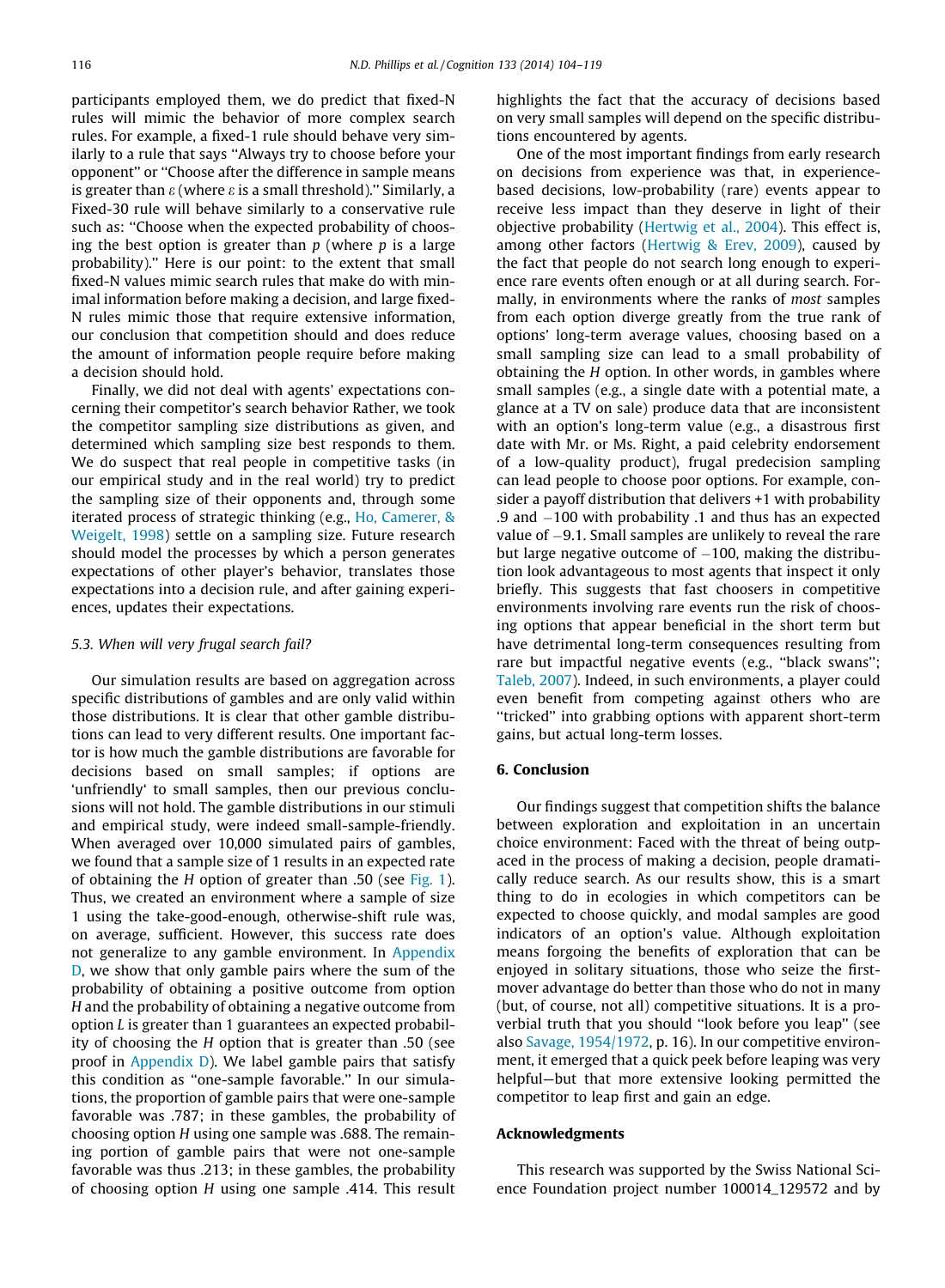<span id="page-13-0"></span>the Israel Science Foundation grant 121/11. We thank the members of the Center for Adaptive Rationality (ARC), Arend Hintze, Julian Marewski, and Jonathan Nelson for many helpful comments. We also are grateful to Valerie M. Chase and Susannah Goss for editing the manuscript. We thank Daniel Lowengrub of the Hebrew University of Jerusalem for programming the competitive sampling game. The first author thanks D.S.P, J.D.T, and V.C.H. for inspiring him throughout the preparation of this manuscript.

## Appendix A

A.1. Calculating the expected probability of obtaining option H given a choice ecology and social environment

We calculated a player's expected probability of obtaining the option with the higher expected value  $(H)$  given its planned sampling size using Eq. (1):

$$
p(H|n_i) = p(H|n_c > n_i) \cdot p(n_c > n_i) + p(H|n_c
$$
  

$$
< n_i) \cdot p(n_c < n_i) + p(H|n_c = n_i) \cdot p(n_c = n_i)
$$
 (1)

Eq. (1) represents the weighted sum of three possible scenarios that differ with respect to the relationship between the player's planned sampling size  $(n_i)$  and the planned sampling size of the competitor  $(n_c)$ , that is, whether the player faces an opponent with a smaller, larger, or the same planned sampling size.

The first half of the first term in Eq.  $(1)$  corresponds to the probability of obtaining the H option given that the competitor will sample longer than the player, and, consequently, the probability that the player will obtain H equals that of choosing the H option given  $n_i$  samples. Because choices are based on sample means, this equals the probability that the order of the sample means from the two options matches the order of the population means. In this case, the option with the higher sample mean will also be the option with the higher population mean and the player will choose the better option. Formally:

$$
P(H|n_c > n_i) = p(\bar{x}_H > \bar{x}_L|n_i)
$$
\n(2)

Note that this calculation is specific to the choice ecology under consideration. For two outcome payoff distributions such as those used here, this can be calculated directly by comparing the results of two binomial distributions. The second half of the first term is the weight given to this outcome, defined as the probability of encountering an opponent with a larger sample size than the player's sample size.

The remaining two terms in Eq.  $(1)$  follow the same logic. When the competitor samples less than the player, the probability that the player obtains the H option is the probability that the competitor will not choose the H option. This equals the probability that the opponent observes sample means

whose order is not equal to the true order of population means and can be calculated as follows:

$$
p(H|n_c < n_i) = p(\bar{x}_H < \bar{x}_L|n_c)
$$
\n(3)

Finally, the third term in Eq. (1) represents the expected outcome when both players have the same sampling size. This is set to .5 and is independent of the sampling distributions of payoff distributions  $H$  and  $L$  (=lower expected value distribution):

$$
p(H|n_c = n_i) = .5 \tag{4}
$$

#### Appendix B

B.1. Distributions of planned sampling sizes for competitive social environments

In the *fast* environment  $F$ , the probability that a randomly sampled agent has a planned sampling size  $n_k$  is given by a geometric distribution with  $p = 0.3$ , ranging from 1 to 50 and normalized to sum to 1:

$$
f(F = n_k) = \frac{(1-3)^{n_j-1} \cdot 3}{\sum_{i=1}^{50} (1-3)^{i-1} \cdot 3} \quad n_k = 1, 2, \ldots, 50
$$

In the slow environment S, the probability that a randomly sampled agent has a planned sampling size  $n_k$  is a reflected version of F around the point  $n_k = 25.5$ :

$$
f(S = n_k) = \frac{(1 - .3)^{50 - n_k - 1} \cdot .3}{\sum_{i=1}^{50} (1 - .3)^{i-1} \cdot 3} \quad n_k = 1, 2, \dots, 50
$$

In the *uncertain* environment  $U$ , the probability that a randomly sampled agent has a planned sampling size  $n_k$ is given by the discrete, uniform distribution with bounds at 1 and 50:

$$
f(U = n_k) = \frac{1}{50} \quad n_k = 1, 2, \ldots, 50
$$

In the as-if solitary environment A, the probability that a randomly sampled agent has a planned sampling size  $n_k$  is given by a negative binomial distribution with  $p = .071$  and  $r = 1.59$ . The distribution is bounded from 1 to 50:

$$
f(A = n_k) = \frac{{\binom{n_k + 1.59 - 1}{n_j}}}{\sum_{i=1}^{50} {\binom{1 + 1.59 - 1}{i}} (1 - .071)^{1.59} \cdot .071^i} \ n_k = 1, 2, ..., 50
$$

## Appendix C

C.1. Properties of the practice games

| Practice 2<br>Practice 1 |                   | Practice 3        |                   |                  |                   |
|--------------------------|-------------------|-------------------|-------------------|------------------|-------------------|
|                          |                   |                   |                   |                  |                   |
| $(32, .458, -13)$        | $(39, .352, -18)$ | $(47, .417, -25)$ | $(42, .349, -21)$ | $53, .407, -24)$ | $(35, .458, -17)$ |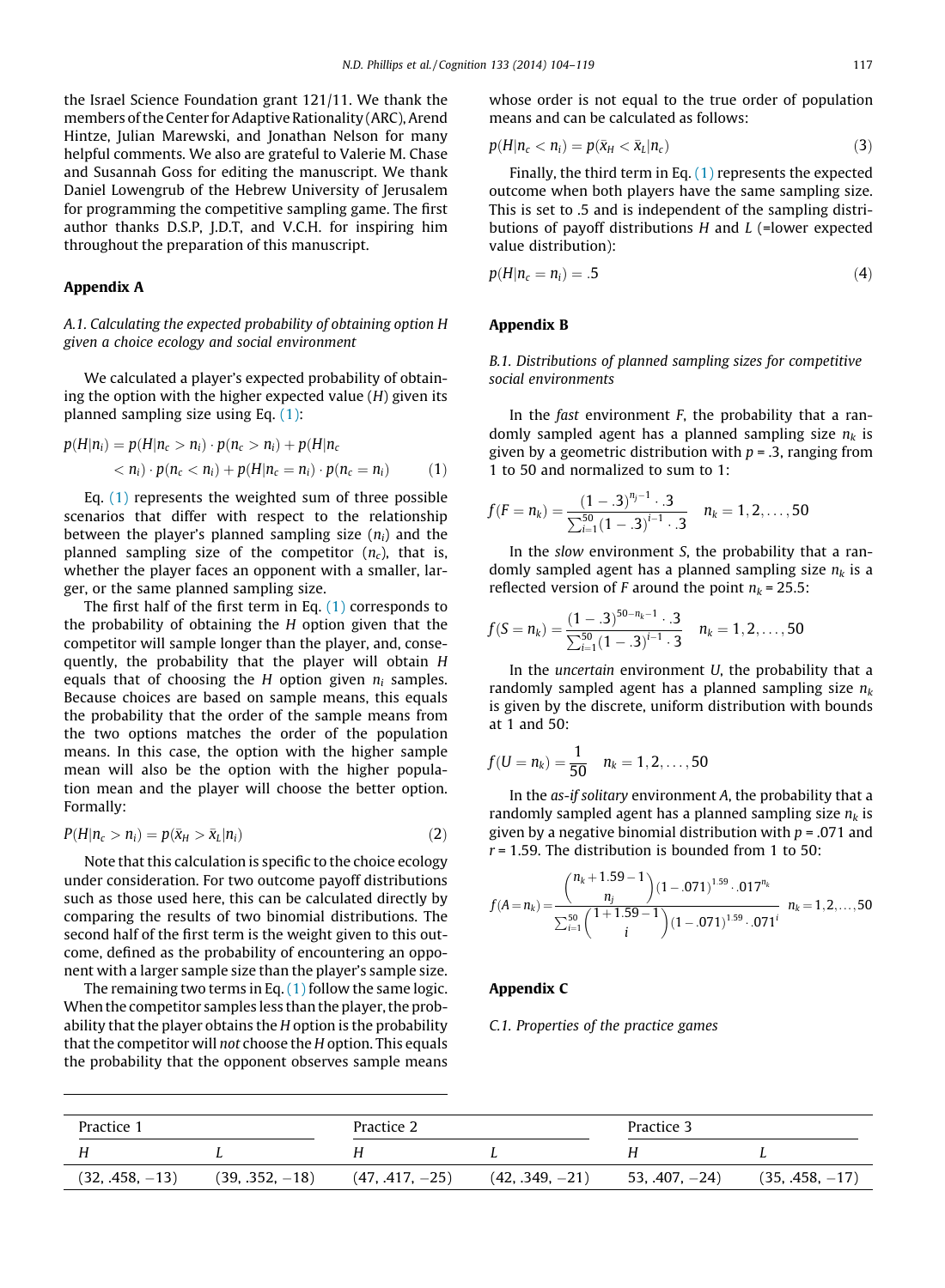## <span id="page-14-0"></span>C.2. How gamble parameters were selected

We started out with four binary-valued options, labeled A1–A4. Their values were (–17, 37), (–20, 43), (–23, 49), and (-26, 55), for options A1 through A4, respectively. Each of these options had three versions, differing in expected value; the expected values were high  $(EV = 7)$ , medium (EV = 2), or low (EV =  $-3$ ). The three EVs were obtained by modifying the probabilities of the two outcomes. Additionally, each A option had a corresponding B option, for which the two values spanned a smaller range (hence, smaller variance); the range of the B option was about 2/3 that of the corresponding A option. We then constructed 12 gamble sets, each comprising five decision tasks (displayed in [Table 1\)](#page-6-0). One involved a choice between an A option with an EV of 7 and a B option with an EV of  $-3$ (e.g., A1High and B1Low); a second involved a choice between another A option and its corresponding B option, in which the A option had the low EV and the B option the high EV (e.g., A3Low and B3High); a third involved a choice between another A and B pair in which the two were both of the medium value, with  $EV = 2$  (e.g., A2Medium and B2Medium); a fourth involved a choice between two (large variance) A options belonging to the same set but differing in value (e.g., A4High and A4Low); a fifth involved a choice between two (small variance) B options belonging to the same set but differing in value (e.g., B4High and B4Low). There were 12 such sets, and we used them all.

#### Appendix D

## D.1. Conditions that make decision tasks one-sample favorable

Consider an environment containing two gambles (options) H and L, where  $E(H) > E(L)$ . Assume a player selects a gamble at random and draws a random sample. Let the random variable S represent the selected option where  $S \in \{H, L\}$ . Let the random variable  $X \in R$  be outcome drawn be the outcome drawn from the selected gamble. Finally, let the random variable  $C \in \{H, L\}$  be the chosen option.

Consider a player using a one-sample search and decision rule: (1) Select an option at random and draw one sample. (2) If the sample value is positive, choose the selected option. If the sample value is negative, chose the unselected option. From the law of total probability, the probability that player will choose option H can be written as the sum of the probabilities of two disjoint events:

$$
p(C = H) = p(S = H)p(X > 0|S = H) + p(S = L)p(X < 0|S = L)
$$

Because options are selected at random,  $p(S = H) = p(S = L) = .50$ :

$$
p(C = H) = .5p(X > 0|S = H) + .5p(X < 0|S = L)
$$

Moving terms around

$$
p(C = H) = .5(p(X > 0|S = H)) + p(X < 0|S = L)
$$

It follows that for  $p(C = H)$  to be greater than .50,  $p(X > 0 | S = H) + p(X > 0 | S = L)$  must be greater than 1.0.

#### Appendix E

#### E.1. Second simulation procedure

We simulated the performance of agents with varying fixed sampling sizes playing the competitive sampling game against varying numbers of competitors, number of options, and competitor speed. The key parameters we varied were: N.Players (2, 3, 4, 5, 6): the number of competitors in the game. N.Options (2, 3, 4, 5, 6): the number of options (gambles) in the game. Competition.Speed (Slow, Uniform, Fast): the decision speed of competitors. This created 72 simulation classes. For each simulation class, we simulated the decision performance of 15 agents playing the competitive sampling game, each using a fixed sample size of 1–15. We aggregated each agent's performance over 5000 stochastic factors: (1) the outcome distributions within each of the (N.Options) options and (2) the specific stopping rules of its (N.Competitors) competitors. Each option represented a discrete, two-outcome gamble with one positive and one negative outcome, each occurring with complementary probabilities. For each of the options, we drew a positive outcome from Unif(0, 100) and a random negative outcome from Unif(-100, 0). We then drew the probability of the positive outcome  $(p+)$  from Unif(0, 1) and set the probability of the negative outcome (p–) to  $1-p+$ . We constructed the probability mass function for each option independently of other options. For each of the competitors, we drew a sample size from its corresponding decision speed distribution (Slow, Uniform, or Fast). These distributions corresponded to those in [Appendix B](#page-13-0)

Each game proceeded as follows: agents sampled equally from options until the first player reached its sampling size. That agent then choose the option with the highest observed sample mean (with ties broken at random). In the case where two agents stopped at the same time, one of two outcomes could occur: If they wanted different options, they each got their desired option. If they wanted the same option, then the desired option was randomly given to one agent, and the remaining agent then attempted to take is next most desired option. After all agents who stopped on that round received an option, the game continued with the remaining players and options. At the end of each game, each agent got the expected value of its chosen option. In the games where there were more players than options, if a player ends the game with no option (because all options were taken by other players), then it received a reward of 0.

#### Appendix F. Supplementary material

Supplementary data associated with this article can be found, in the online version, at [http://dx.doi.org/10.1016/](http://dx.doi.org/10.1016/j.cognition.2014.06.006) [j.cognition.2014.06.006](http://dx.doi.org/10.1016/j.cognition.2014.06.006).

## References

[Brezzi, M., & Lai, T. L. \(2002\). Optimal learning and experimentation in](http://refhub.elsevier.com/S0010-0277(14)00116-4/h0005) bandit problems. [Journal of Economic Dynamics and Control, 2](http://refhub.elsevier.com/S0010-0277(14)00116-4/h0005)(1), [87–108](http://refhub.elsevier.com/S0010-0277(14)00116-4/h0005).